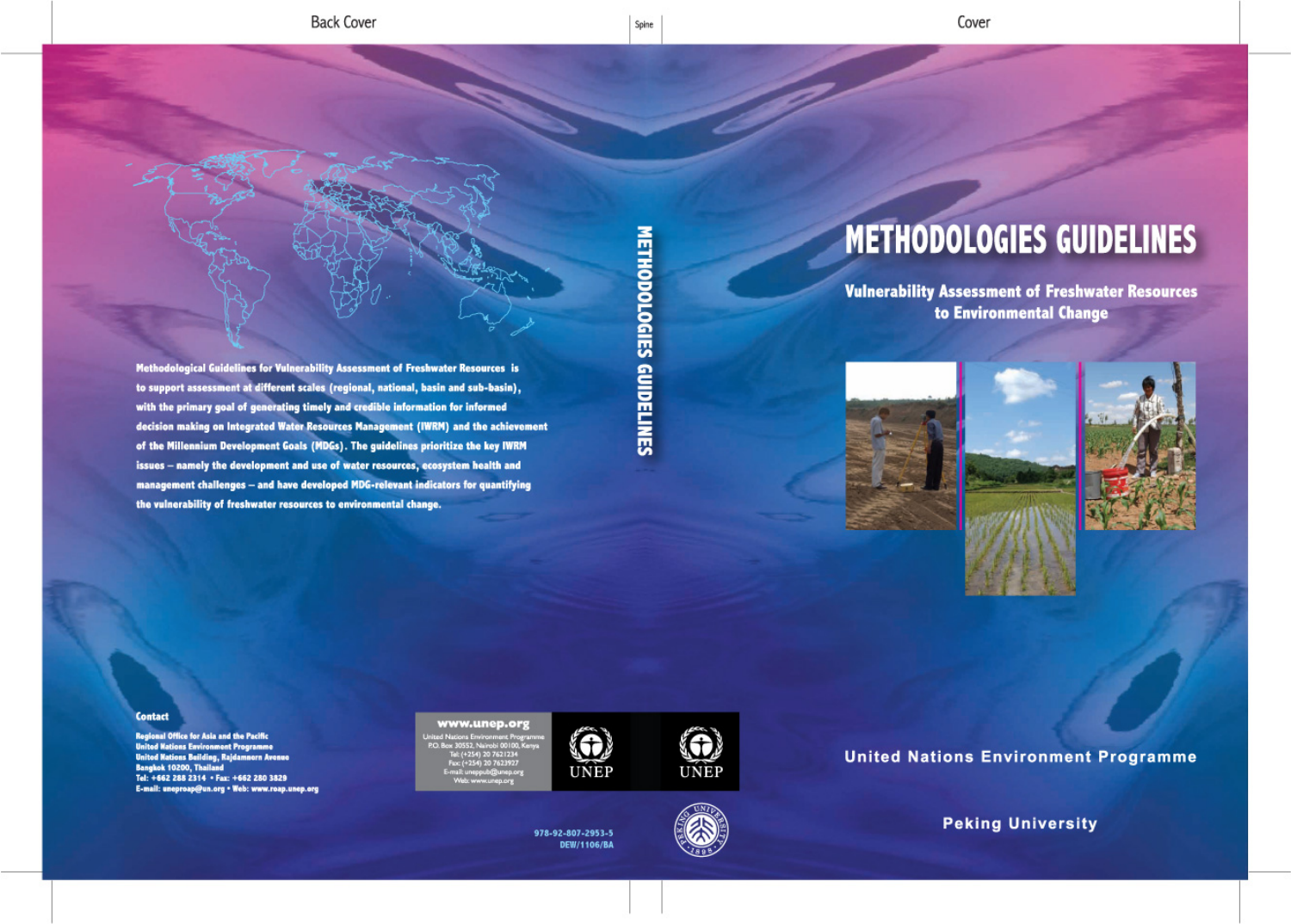Inside Front Cover

Copyright 2009, United Nations Environment Programme

ISBN: 978-92-807-2953-5 JOB No.: DEW/1106/BA

This publication may be reproduced in whole or in part and in any form for educational or non-profit purposes without special permission from the copyright holder, provided acknowledgement of the source is made. UNEP and the authors would appreciate receiving a copy of any publication that uses this report as a source.

No use of this publication may be made for resale or for any other commercial purpose whatsoever without prior permission in writing from the United Nations Environment Programme.

United Nations Environment Programme P.O. Box 30552, Nairobi, Kenya Tel: +254 20 7621234 Fax: +254 20 7623927 http://www.unep.org

Cover Photograph Credits Background: Tom Murphy / WWI / Still Pictures Left: Middle: Right:

#### DISCLAIMER

The views expressed in this publication are not necessarily those of the agencies cooperating in this project. The designations employed and the presentations do not imply the expression of any opinion whatsoever on the part of UNEP or cooperating agencies concerning the legal status of any country, territory, city, or area of its authorities, or the delineation of its frontiers or boundaries.

Mention of a commercial company or product in this report does not imply endorsement by the United Nations Environment Programme. The use of information from this publication concerning proprietary products for publicity or advertising is not permitted. Trademark names and symbols are used in an editorial fashion with no intention of infringement on trademark or copyright laws.

We regret any errors or omissions that may have been unwittingly made.

UNEP promotes environmentally sound practices globally and in its own activities.This publication is printed on 100% recycled paper and other eco-friendly practices. Our distribution policy aims to reduce UNEP's carbon footprint.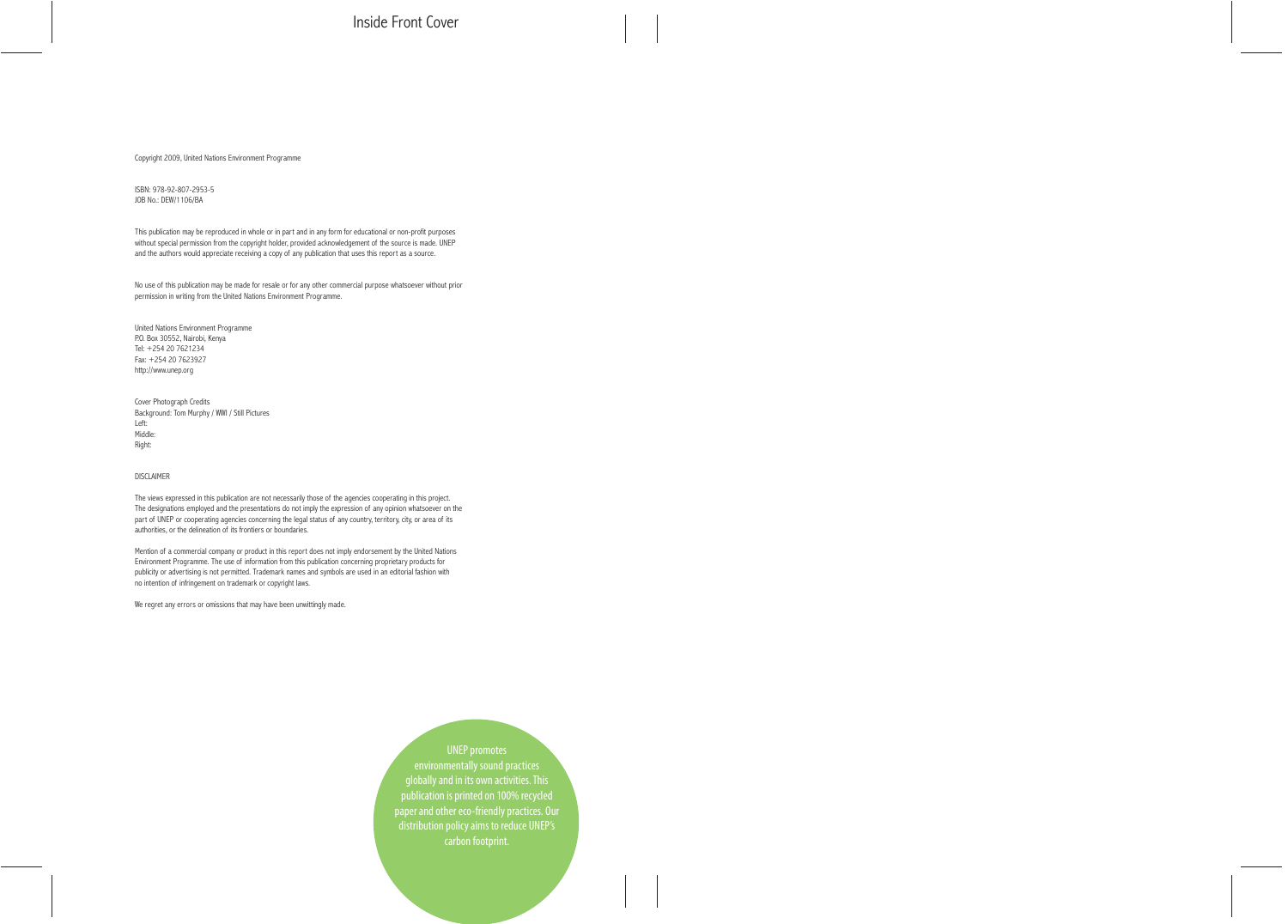# **METHODOLOGIES GUIDELINES**

**Vulnerability Assessment of Freshwater Resources to Environmental Change**

> **Authors** Yi Huang Mangtang Cai



## **United Nations Environment Programme**



**Peking University, China**

**In collaboration with**



3 УСНЫ ХЭРЭГ<br>93 БРХАЭХ ГАЗАР

**Mongolian Water Authority Asian Institute of Technology**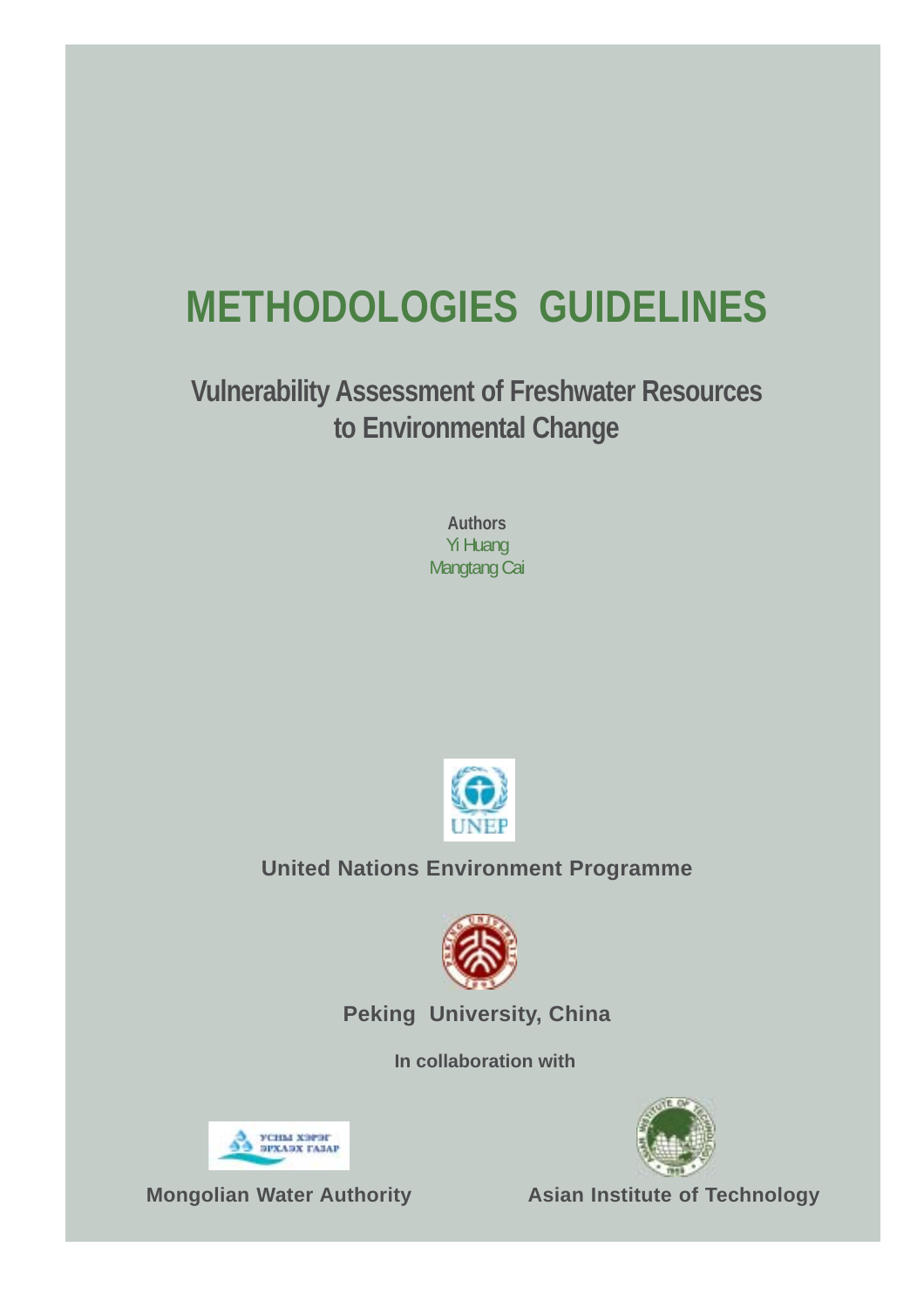## Acknowledgements

This study was supported by United Nations Environment Programme (UNEP), with funding from the Belgian Government through the Belgian Development Cooperation. Special thanks are due to Jinhua Zhang, Salif Diop and Patrick M'mayi from UNEP, for their valuable guidance in the development of this guidelines.

This report is a joint product of UNEP, Peking University of China (PKU), Asian Institute of Technology and Mongolian Water Authority. Partners worked very closely together in development and test this guidelines, and all efforts of the following individuals are appreciated: Mukand Singh Babel, Shahriar Md. Wahid from AIT and Jialiang Cai, Qing Yang, Zhiji Huang, Zhengchun Liang, Xi Zhao, Xiaolan Ao, Bo Peng, Yinheng Fei, Yuanqing Cao from PKU; D. Chandmani, S. Narantuya, Tsedenbaljir Yadamtsoo from Mongolian Water Authority.

Thanks also are due to the following experts, agencies and institutions that contributed invaluable information, and constructive comments and feedback to the methodological guidelines report: Xiaoyan Tang, Yuanhang Zhang, Huaicheng Guo (PKU, China), Binghui Zheng (Water Research Institute of Chinese Research Academy of Environmental Science, China), Cazhong Ge (Institute for Environmental Planning and Design, China), Hatda P. An (Mekong River Commission, Cambodia), Tara Theng (Ministry of Water Resources and Meteorology, Cambodia), Chanthavong Saignasith, Lonkham Atsanavong (Lao National Mekong Committee, Lao PDR), Souphasay Komany (Science Technology & Environmental Agency, Lao PDR), Choolit Vatcharasinthu (Panya Consultants Co., LTD., Thailand), San Kemprasit (Ministry of Natural Resources and Environment, Thailand), Tran Thuc, Dr. Eng (Institute of Meteorology, Hydrology and Environment, Viet Nam), Kim Thi Thuy Ngoc (Ministry of Natural Resources and Environment, Viet Nam), Keu MOUA (Mekong River Commission Secretariat, Lao PDR), Mohammad Hassan Hamid (Kabul Polytechnic University, Afghanistan), Atiq Rahman (Bangladesh Center for Advanced Studies, Bangladesh), M. Fazlul Bari (Bangladesh University of Engineering and Technology, Bangladesh), B. S. Choudri (The Energy and Resources Institute, India), P. Mujumdar (Indian Institute of Science, India), Mehdi Sabzevari (Tehran Regional Water Authority, Iran), Ajaya Dixit (Nepal Water Conservation Foundation, Nepal), Sardar Muhammad Tariq (Pakistan Water Partnership, Pakistan), Muhammad Siddique (WAPDA, Pakistan), Saikhanjargal Davag-Ochir (Mongolia Water Institute, Mongolia), Aldrin Rivas, Dominica Dacera (AIT, Thailand), Subrato Sinha, Hiroshi Nishimiya (UNEP Regional Office for Asia and the Pacific, Thailand), Purna L. Rajbhandari (AIT-UNEP Regional Resource Centre for Asia and the Pacific, Thailand).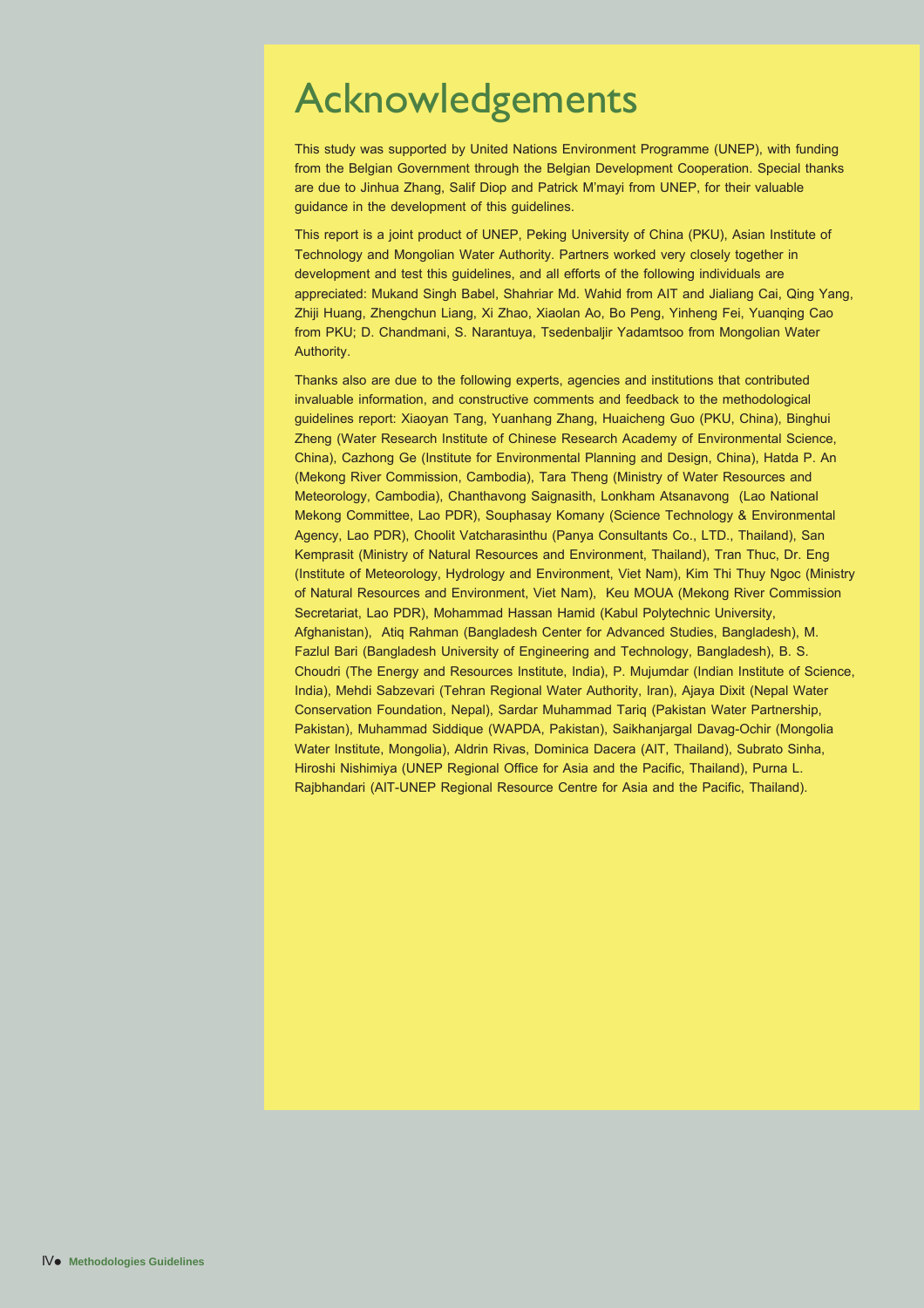### **Acronyms**

| <b>DPSIR</b> | Driver, pressure, state, impact and response |  |  |  |  |
|--------------|----------------------------------------------|--|--|--|--|
| EH.          | Ecological health                            |  |  |  |  |
| <b>GDP</b>   | <b>Gross Domestic Product</b>                |  |  |  |  |
| <b>GEO</b>   | <b>Global Environment Outlook</b>            |  |  |  |  |
| <b>IDWS</b>  | Improved Drinking Water Supply               |  |  |  |  |
| IS           | Improved sanitation                          |  |  |  |  |
| <b>MC</b>    | Management challenges                        |  |  |  |  |
| <b>MDGs</b>  | Millennium Development Goals                 |  |  |  |  |
| R&D          | Research and Development                     |  |  |  |  |
| <b>RS</b>    | Resource stresses                            |  |  |  |  |
| <b>UNEP</b>  | United Nations Environment Programme         |  |  |  |  |
| US           | <b>United States</b>                         |  |  |  |  |
| <b>USD</b>   | United States dollar                         |  |  |  |  |
| VI           | <b>Vulnerability Index</b>                   |  |  |  |  |

### **Abbreviations and Symbols**

| km              | Kilometres           |
|-----------------|----------------------|
| km <sup>2</sup> | Square kilometres    |
| km <sup>3</sup> | Cubic kilometres     |
| MCM             | Million cubic metres |
| m               | Metres               |
| m <sup>3</sup>  | Cubic metres         |
|                 | Millimetres          |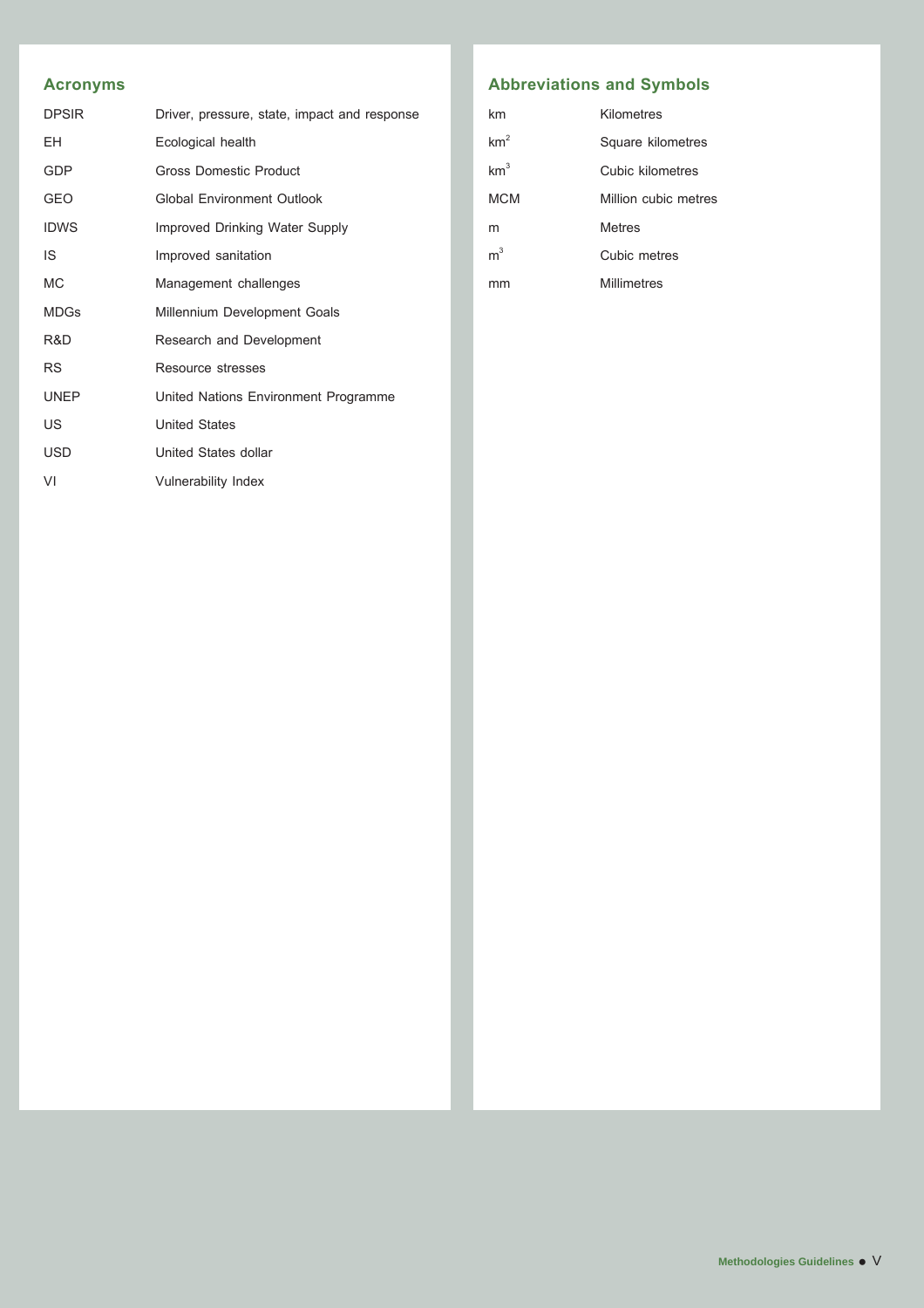# Table of **Contents**

| <b>Acknowledgements</b>                                                     |                 |  |  |
|-----------------------------------------------------------------------------|-----------------|--|--|
| <b>Acronyms and Abbreviations</b>                                           |                 |  |  |
| Symbols                                                                     |                 |  |  |
| <b>List of Tables and Figures</b>                                           | VII             |  |  |
| Foreword                                                                    | VIII            |  |  |
| 1. Introduction                                                             | 1               |  |  |
| 2. Conceptual Framework                                                     | 3               |  |  |
| 2.1 Vulnerability and Vulnerability Assessment of<br><b>Water Resources</b> | 1               |  |  |
| 2.2 Basic Principles                                                        | $\overline{2}$  |  |  |
| 2.3 Approach                                                                | 3               |  |  |
| 2.4 Procedures                                                              | 4               |  |  |
| 3. Method                                                                   | 5               |  |  |
| 3.1 Analysis of Water Resource State and<br>Identification of Key Issues    | 5               |  |  |
| 3.1.1 Total Water Resource State and Trends                                 | 6               |  |  |
| 3.1.2 Development and Use of Water Resources                                | 7               |  |  |
| 3.1.3 Ecological Health                                                     | 8               |  |  |
| 3.1.4 Water Resource Management                                             | 9               |  |  |
| 3.2 DPSIR Analysis                                                          | 11              |  |  |
| 3.2.1 DPSIR framework and application                                       | 11              |  |  |
| 3.2.2 Issues in Focus                                                       | 12 <sup>°</sup> |  |  |
| 3.3 Vulnerability Index and parameterization                                | 12              |  |  |
| 3.3.1 parameterization                                                      | 12 <sup>°</sup> |  |  |
| 3.3.2 Weighting                                                             | 15              |  |  |
| 3.3.3 Explanation of the result and<br>policy recommendations               | 16              |  |  |
| 4. Report Writing                                                           | 16              |  |  |
| <b>References</b>                                                           | 17              |  |  |
| <b>Appendix</b>                                                             | 18              |  |  |
|                                                                             |                 |  |  |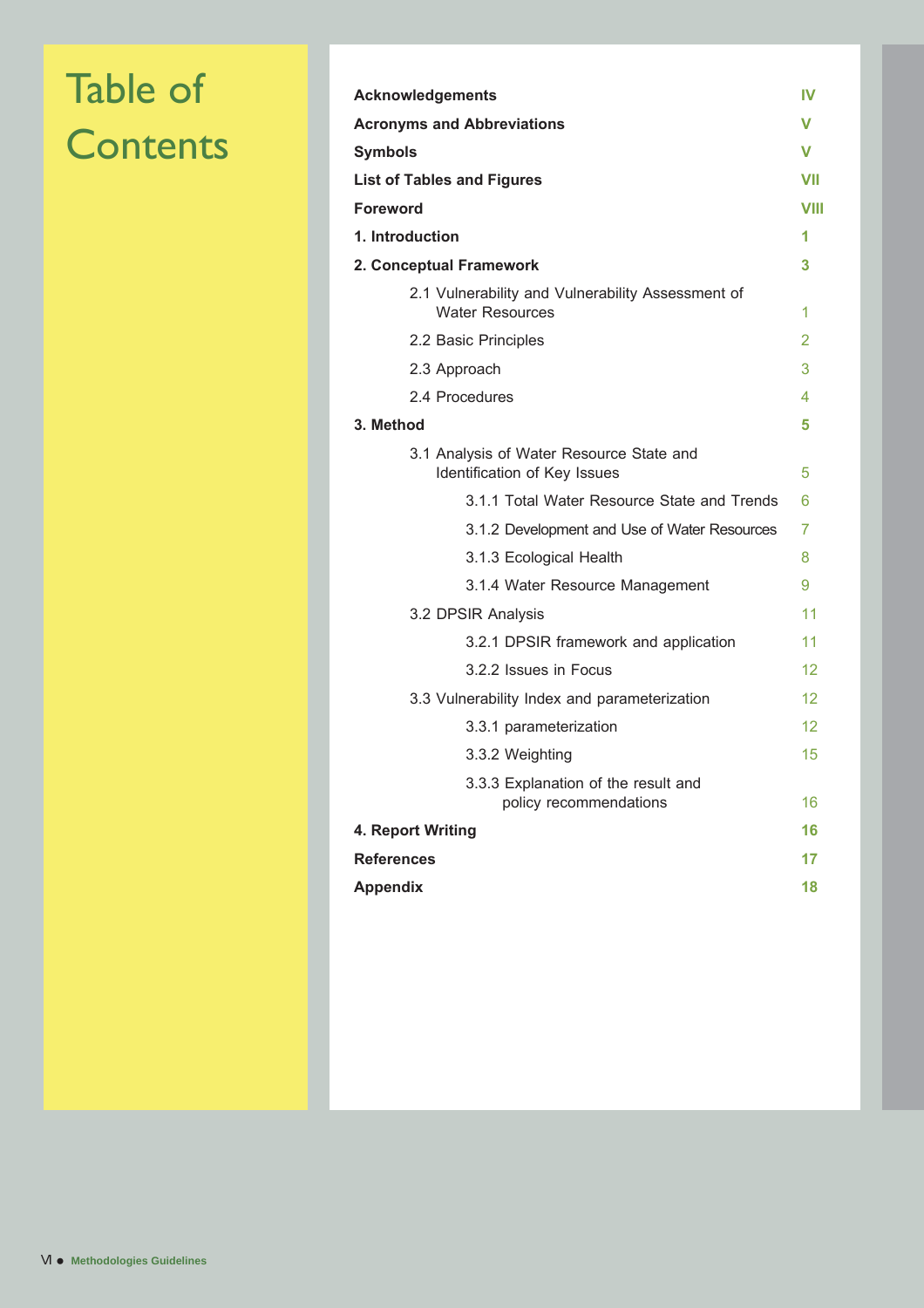# List of Tables and Figures

### List of Tables

| Table 3.1 Vulnerability assessment matrix of water resource                       |                |
|-----------------------------------------------------------------------------------|----------------|
| base of HRB - An example                                                          | 11             |
| Table 3.2 Conflict management capacity parameter assessment matrix                | 14             |
| Table 3.3 Calculation of vulnerability index for Huanghe River Basin, China       | 15             |
| Table 3.4 Reference sheet for interpretation of Vulnerability Index               | 15             |
| List of Figures                                                                   |                |
| Figure 2.1 Simplified framework of water resources in a river basin               | 4              |
| Figure 3.1 Formulation of water resources                                         | 6              |
| Figure 3.2 Analytic framework for water resources base                            | 6              |
| Figure 3.3 Conceptual framework of water resources development<br>and use process | $\overline{7}$ |
| Figure 3.4 Water resources development and use analysis framework                 | 8              |
| Figure 3.5 Conceptual framework of ecological health analysis                     | 8              |
| Figure 3.6 Ecological water use analysis framework                                | 9              |
| Figure 3.7 Conceptual framework for water resources management                    | 10             |
| Figure 3.8 Water resources management analytic framework                          | 10             |
| Figure 3.9 DPSIR framework                                                        | 11             |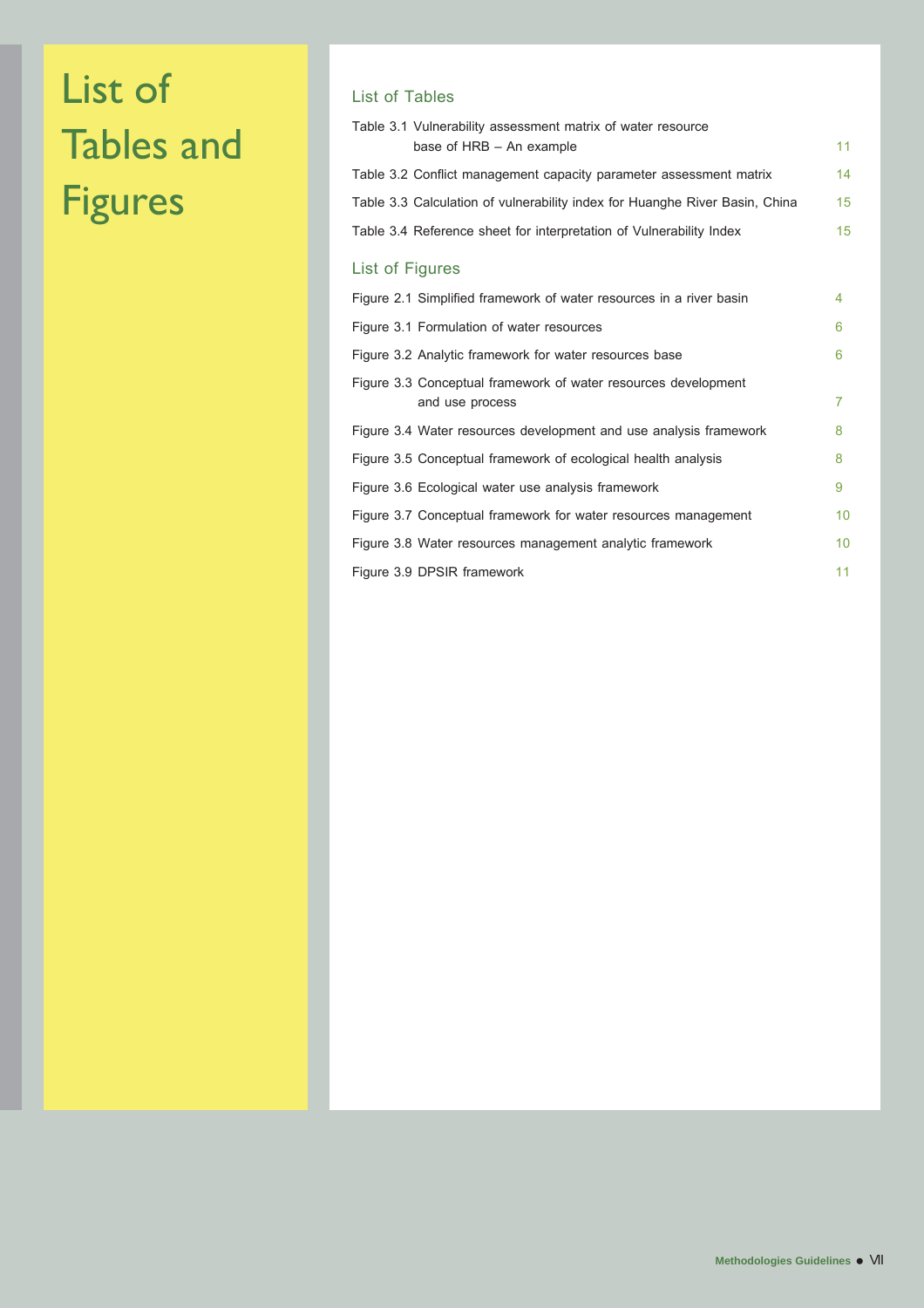





**2. Helping hand, India** *Source: www.stockvault.net/Prakash Hatvalne* **3. Tonle lake, Cambodia** *Source: www.sxc.hu/Vlado Sestan* **1. Indus river** *Source: www.sxc.hu/Vinish K Saini*







**4. A fun play, Bangladesh** *Source: www.morguefile.com/Shubho Salateen* **5. Vietnamese boy, White sand dune, Muine** *Source: Nadhika Mendhaka*

**6. Sirindhorn Dam, Ubon Rachatani, Thailand** *Source: Keerati Tantasuwat*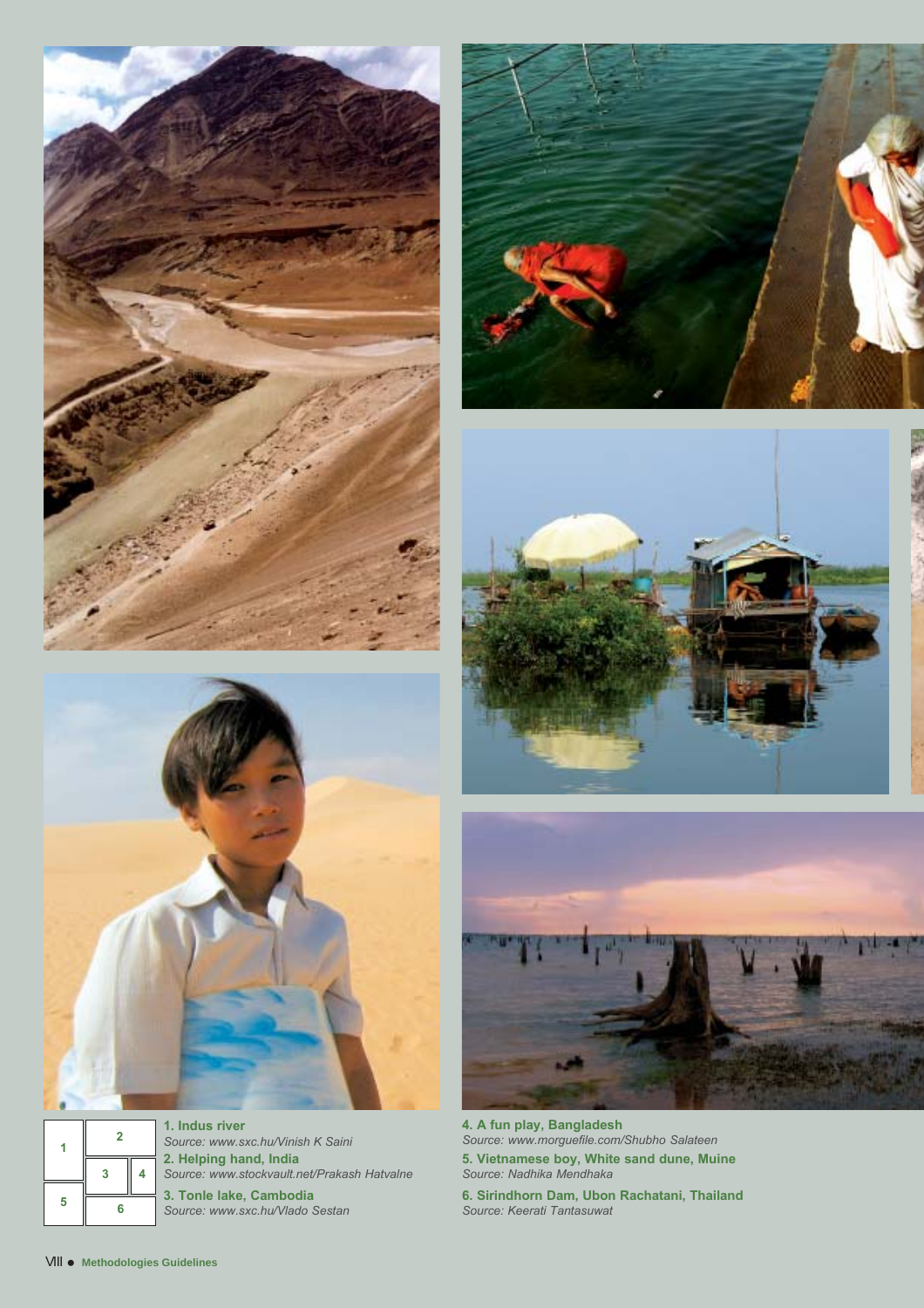







## FOREWORD

Since 2000, the United Nations Environment Programme (UNEP) and its partners in the UN system, along with a number of universities and research institutes in Africa and Asia, have collaborated to assess the vulnerability of freshwater resources to environmental change, with the primary goal of generating timely and credible information for informed decision making on Integrated Water Resources Management (IWRM) and the achievement of the Millennium Development Goals (MDGs).

Based on the experience gained in Africa and Asia, Peking University of China and UNEP, with contribution of other partners, compiled these *Methodological Guidelines for Vulnerability Assessment of Freshwater Resources* to support assessment at different scales (regional, national, basin and sub-basin). The guidelines prioritize the key IWRM issues – namely the development and use of water resources, ecosystem health and management challenges – and have developed MDG-relevant indicators for quantifying the vulnerability of freshwater resources to environmental change. Using these methodological guidelines, comprehensive assessments have been conducted for nine major river basins in Northeast Asia, South Asia and Southeast Asia, with the findings presented in separate reports.

These guidelines are an excellent example of UNEP's role in promoting South-South cooperation in protecting water resources. It is very encouraging to know that several countries in Asia are now preparing national comprehensive assessments using these guidelines, and that regional and subregional water vulnerability assessments are planned in East Europe, Latin America and the Caribbean and West Asia using the same approach.

felin Pema

**Achim Steiner** United Nations Under-Secretary General and Executive Director United Nations Environment Programme October 2008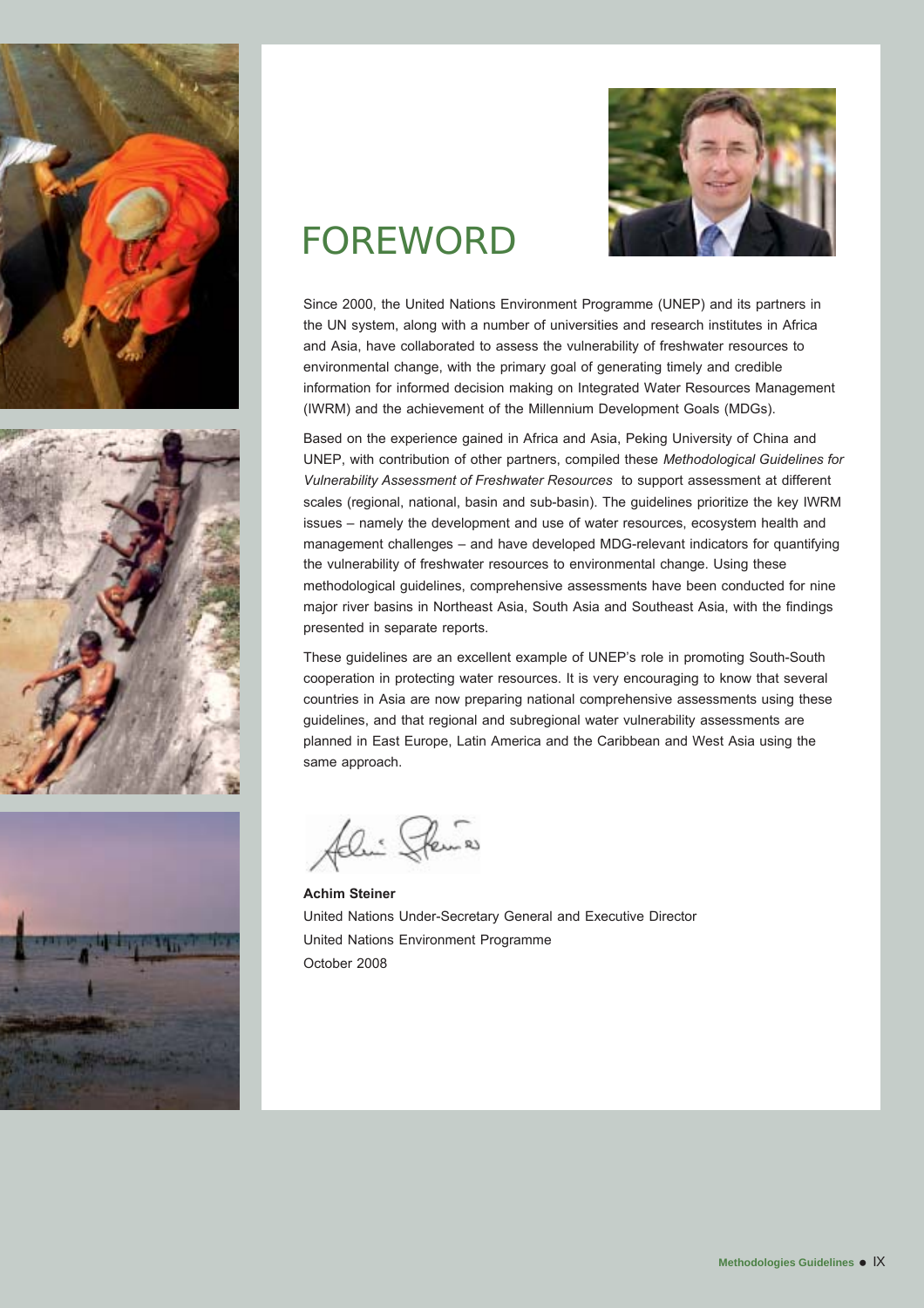# 1 Introduction



**Agricuture near Mekong River, Thailand** *Source: Keerati Tantasuwat*

This document aims to provide a general framework to partners under UNEP's project on "Vulnerability Assessment of Freshwater Resources to Environmental Change". The framework is developed on the basis of available knowledge of the field, with full consideration of data availability and other constraints, and is intended to be a common platform for partners to adopt their studies, and produce comparable results for regional and inter-basin synthesis at later stage of this joint effort. However, this framework should not be regarded as a rigid template for carrying out such studies, but rather as a tool and guideline to be adapted on the basis of a basin's specific situation.

Because this is a working document for all the partners of the region, and improving this document will be an on-going process, all partners are encouraged to provide feedbacks for further improvements, based on experiences gained during the course of project implementation.

The financial support from the Government of Belgium to this project is gratefully appreciated.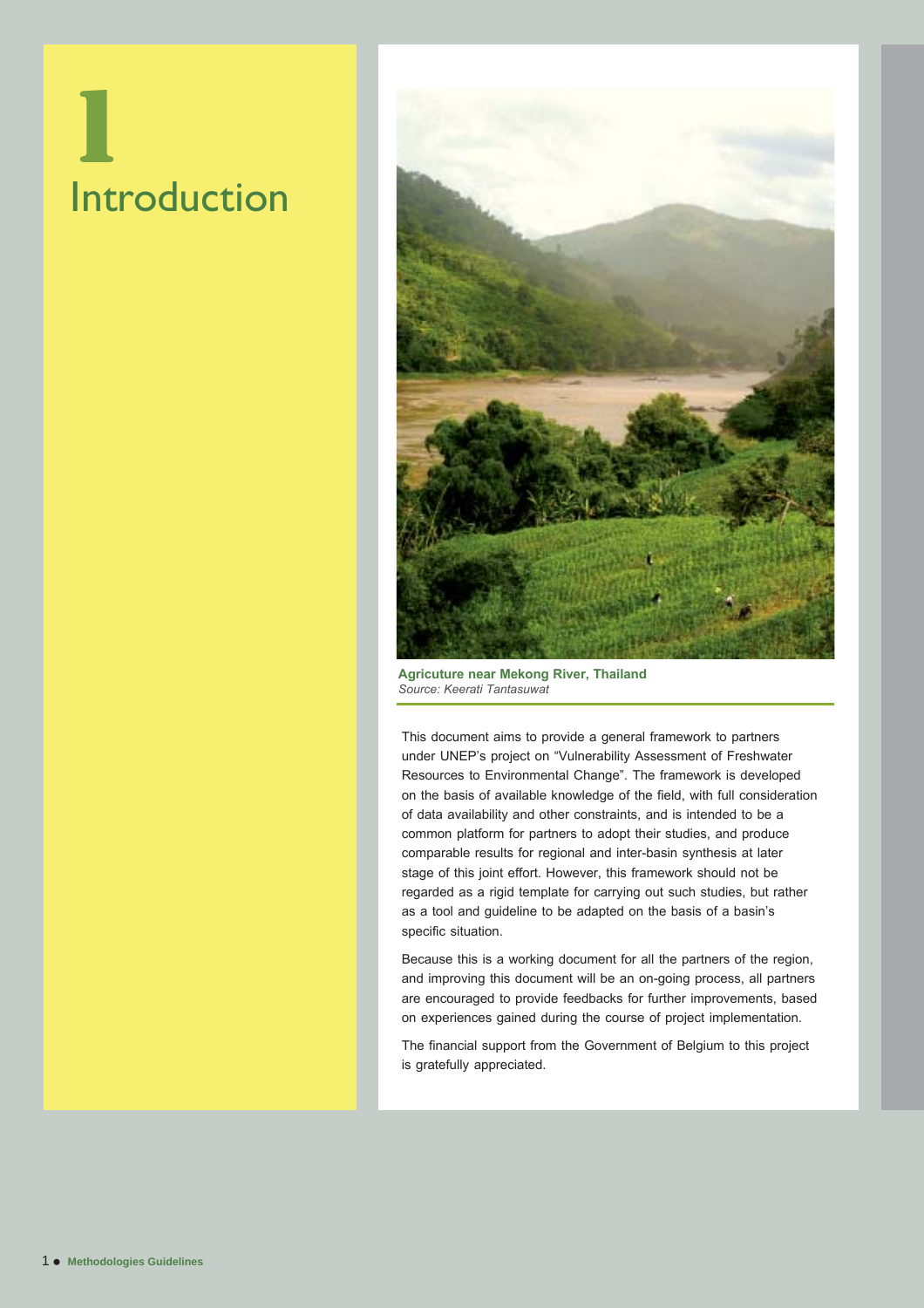# Methodology 2.1 Vulnerability and Vulnerability Assessment of Water<br>
Resources<br>
Water, the "blood" of the natural ecosystems, has an indispensable role for<br>
almost all functions of an ecosystem. Water also is one of the most critical<br>

## **Resources**

Water, the "blood" of the natural ecosystems, has an indispensable role for almost all functions of an ecosystem. Water also is one of the most critical resources needed to support the socioeconomic development of the human society. As a result of rapid population expansion, fast economic development, and mismanagement of water resource, however, water has now become one of the scarcest resources. Thus, sustainable water resource management has been on the priority list of many national agendas.

Formulation of an integrated water resource management policy will require a comprehensive knowledge support, with understanding of the vulnerability of water resources being a key element for this purpose. Vulnerability is usually a term used to describe any weakness or flaw existing in a system, the susceptibility of a system to a specific threat and harmful event, and/or the challenges a system faces in coping with the threat agents. From water resource management perspective, **vulnerability** can be defined as: *the characteristics of water resources system's weakness and flaws that make the system difficult to be functional in the face of socioeconomic and environmental change.* Thus, the vulnerability should be measured in terms of: (i) exposure of a water resources system to stressors at the river basin scale; and (ii) capacity of the ecosystem and society to cope with the threats to the healthy functionality of a water system.

Thus, this **vulnerability assessment** is an investigation and analytic process to evaluate a system's sensitivity to potential threats, and to identify key challenges to the system in reducing or mitigating the risks associated with the negative consequences from adversarial actions. Such an assessment for a water system takes into account the balance of the water supply and demands, and the tenure system and policy to support water resources conservation and management, as well as the hydrological variations under changing climate and other environmental factors. It also considers risks posed to the surrounding communities that can influence the water system. An effective vulnerability assessment serves as a guide to water utilities by providing a prioritized plan for security upgrades, modifications of operational procedures, and/or policy changes to mitigate the risks and vulnerabilities to the utility's critical assets. The vulnerability assessment provides a framework for developing risk reduction options and associated costs. In practice, for each identified issue, a water resource vulnerability assessment process needs to **determine driving forces; estimate the pressures; understand the current state and trends; analyze the impacts; and define and formulate responses to cope with vulnerability of the water system.**

#### **2.2 Basic Principles**

Vulnerability of freshwater resources will be explored by isolating strategicallyimportant issues related to different functions (uses) of freshwater systems in a basin, and represents a considerable departure from preconceived notion of a "water crisis" being synonymously linked to vulnerability. Three degrees of freedom will lay the logical conceptual foundation, therefore being of paramount importance, comprising STRESS, ADAPTATION, and COOPERATION.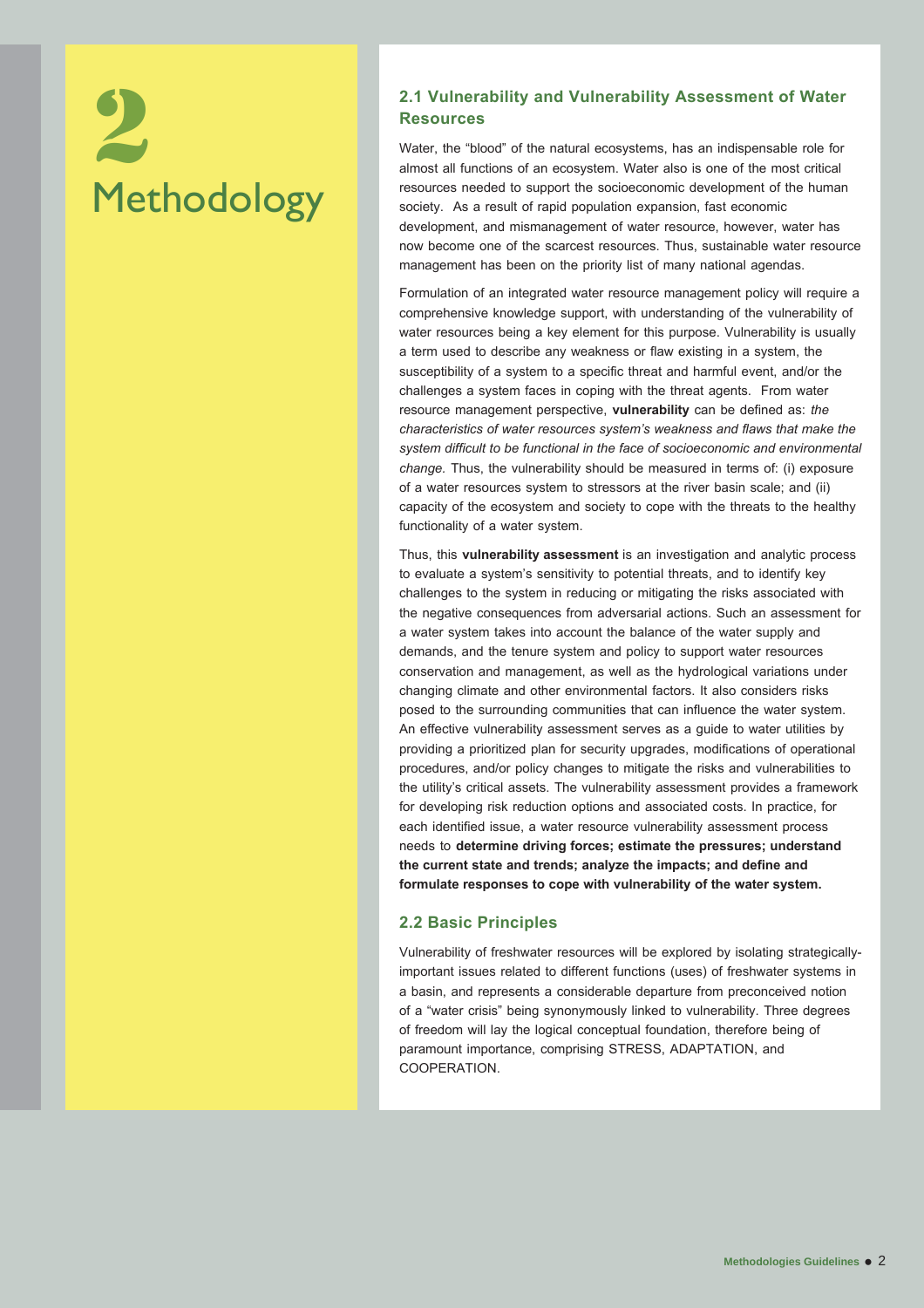*WATER STRESS* is a term describing the state of water resources in meeting the demands of a region's overall socioeconomic development. Thus, water stress embodies two fundamental concepts, including water shortages in time and space, and conflict over sectoral usages, a decline in service levels, crop failure, food insecurity, etc. Water stress occurs when water demands exceed the available quantity of water during a specific time period, or when poor water quality restricts its use. Thus, water stress is caused by deterioration of freshwater resources, in terms of quantity (aquifer over-exploitation, dry rivers, etc.) and quality (eutrophication, organic matter pollution, saline intrusion, etc.), being a result of unsustainable water resources development practices under a given biophysical and socioeconomic context. It is very important to understand that the notion of stress is also economically- and culturally-constituted. Beyond the 3  $L.d<sup>-1</sup>$  required for basic human survival, water "demand" and even "need" are not absolute values. Rather, they depend on social and consumptive habits that also are culturally-bound, and differ between countries and within regions.

*ADAPTATION* relates to a process of societies and ecosystems dealing with water stresses, and refers to the capability of societies and ecosystems to handle their water resource threats. A basin or countries in a basin can be either well- or poorly-endowed with freshwater resource but still there is a need (acutely perceived by societies, administrative organizations, and managers responsible for dealing with freshwater stress) to find the appropriate societal tools for dealing with the social and environmental consequences of freshwater stress. However, the capacity of ecosystems and societies to adapt to the stressors varies from case to case, and the purpose of the vulnerability assessment needs to picture that to what a degree society and ecosystem are unable to accommodate the water stresses.

*COOPERATION* is introduced to give due cognizance to water use and ownership. Because river basins usually stretch over different administrative and geographical units and state borders, the potential for conflicts over the use of water resources exists for most river basins, especially transboundary basins. Although cooperation between competent actors to mitigate the conflicts is needed, it is usually a complicated issue. It is argued that, even if the basin is water-rich, and has the societal and economic choices to harness the resources, it may still lack a mechanism for redistributing water among uses and/or countries, depending on the political setting and the willingness to cooperate.

#### **2.3 Approach**

As discussed earlier, the vulnerability assessment of freshwater resources needs to measure the stressors faced by a water system, as well as the capability of the system to accommodate the stressors. A healthy state of a water resources system, however, can be seen as the result of the interactions between stressors and the system's adaptation processes. Thus, the vulnerability of a water resources system can be assessed with a diagnostic analysis of the state of the freshwater system under a given socioeconomic and biophysical context, in order to identify key problems existing in the system, and further causality analysis of the identified problems can be conducted to identify the main stressors and the accommodating capability of the freshwater system in the society. This process of vulnerability assessment represents a result-based assessment approach.

Figure 1 illustrates the water resources base in a river basin, and its relation to the hydrologic process and water resources development and use. Following the hydrologic process, and based on water resources development and use, a basin-wide water resources balance will include 4 key components, including: (1) water resources formulation from natural hydrologic processes; (2) development and use of water resources for maintaining human well-being and socioeconomic development; (3) water resources for maintaining the ecological/environmental functions of a river basin; and (4) management capacity (Figure 2.1).

A healthy water resource management system, therefore, can only be realized after establishment of a rational, coordinated relationship between the 4 fundamental components through appropriate management schemes. Thus, vulnerability assessment of a river basin must incorporate a precise understanding of the following 4 components, including its state, trends and relationship with its context, as follows:

- (1). **Total water resource:** Analysis of the hydrologic balance *before* considering any water resource development and use, thus being the water resource formulation from a natural hydrologic process, and its relationship with global climate change and local biophysical conditions.
- (2). **Water resource development and use:** Analysis of water resources supply and need balance, being mainly the water resources development capacity via an engineering approach, and its relation to water resource use, including domestic water use and development trends associated with urbanization and modernization, as well as water resources support to the economic development.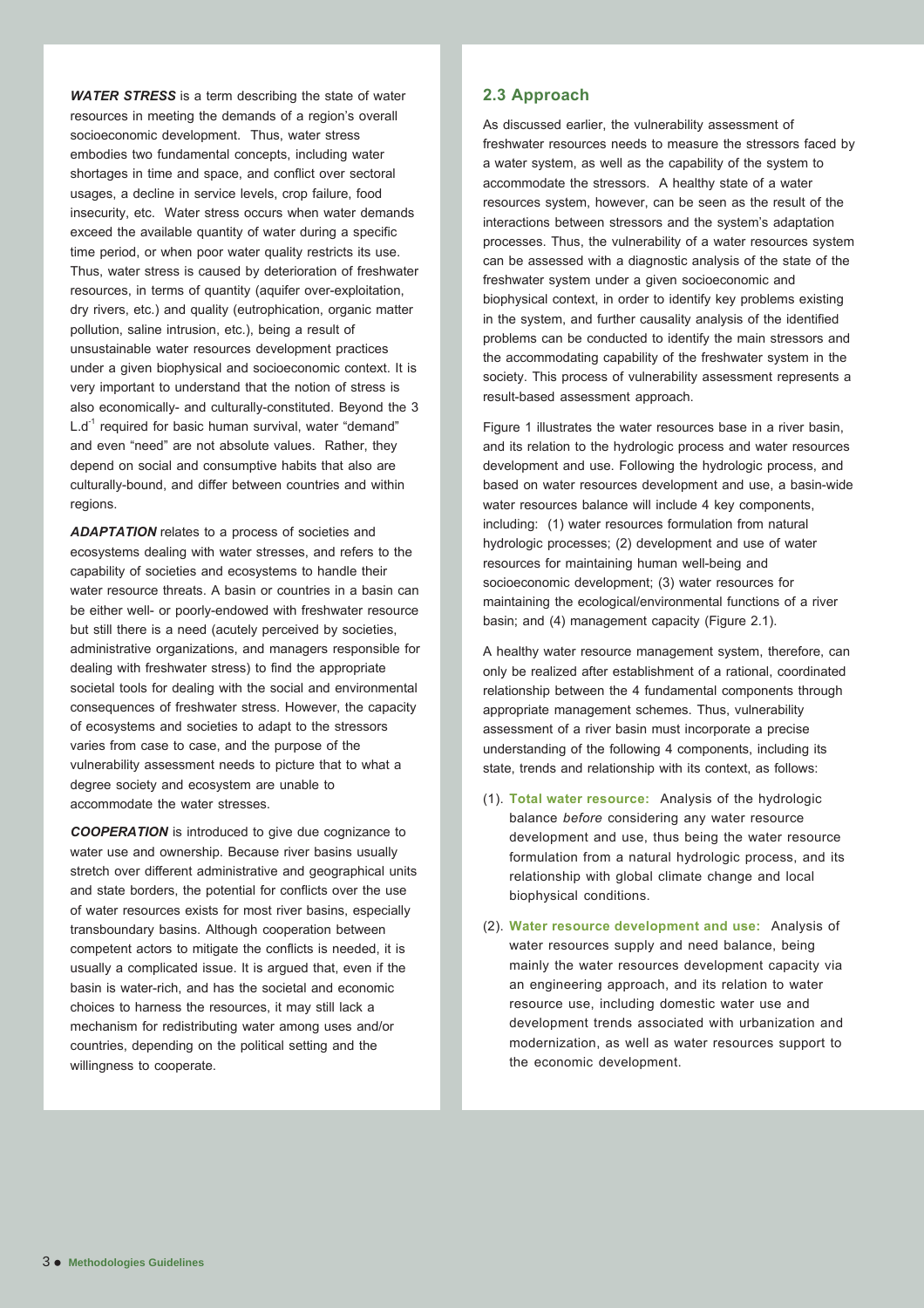- (3). **Ecological health:** Analysis of water resources *after* their development and use for domestic and economic use, for maintaining ecological health of the basin, and its supply and demand relations, as well as key issues in the process. At the same time, the analysis will need to be conducted on water quality, as a consequence of water resources development and use (pollution), and its further influence to water resources budgeting within a river basin.
- (4). **Management**: The above 3 components focused on the natural process, or natural adaptation, of freshwater resources development and use. The natural process, however, is usually heavily influenced by the social adaptation capacity to freshwater resources (i.e., the management capacity of freshwater resources plays an important role in enhancing a healthy freshwater resources development and use system). Thus, the assessment should be further conducted on the management capacity to evaluate the state and trends of institutional arrangement, transboundary coordination, and other management factors in freshwater resources management.

It is clear that a sustainable freshwater system is the result of an integrated process between the natural system and the management system. Further, rational water resources management must ensure healthy operational relations between the three components in the water resources system, or any management schemes of water resources will affect these three components in some manner. Thus, a "result-based" assessment strategy is proposed. It is clear that the most fundamental part of the vulnerability assessment of water resources is to understand water accounts at the three different levels listed above, and how other factors (global climate change, local biophysical conditions, policy and management practices, etc.) influence the process for establishing a healthy relationship between these components. As shown in Figure 2.1, the fourth component of this framework is to try to analyze some of the key management elements' contributions to freshwater resources vulnerability, with such elements including establishment of institutions, technical development, policy drivers, etc.

1. HYDROLOGIC PROCESS/WATER RESOURCE FORMULATION WATER RESOURCES BASE ISURFACE BUNDEF AND GROUNDWATERS **WATER RESOURCE**<br>DEVELOPMENT AND tic, agricult<br>Inclustry) 2. WATER RESOURCE 3. ECOLOGICAL/ DEVELOPMENT **EMVIRONMENTAL** AND USE WATER USE 4. WATER RESOURCE MANAGEMENT

#### **Figure 2.1** | Simplified framework of water resources base, and its development and use in a river basin

#### **2.4 Procedures**

The procedures given below represent a logical process for a river basin vulnerability assessment. All the listed steps should be included in an assessment work plan, although not necessarily followed in this exact temporal sequence:

- (1). **Desk study:** An intensive study on relevant research papers, policy reports, maps, etc. is typically the first step in this process. Through this study, the research team should identify their own conceptual framework of analysis, and work out its detailed work plan accordingly;
- (2). **Analysis of water resource state and identification of key issues:** Based on the desk study and official water resources reports, the state and characteristics of the water resources of the river basin, as well as its management system, should be further analyzed. A result of this analysis will be identification of the key issues influencing the vulnerability of water resources of the basin, as the basis for an in-depth DPSIR analysis toward a qualitative and quantitative description of the vulnerability of river basin's water resources and management.
- (3). **In-depth DPSIR analysis:** For each issue identified in item (2) above, this effort builds up a DPSIR matrix, and conduct in-depth DPSIR analyses;
- (4). **Comprehensive vulnerability assessment:**For a comprehensive assessment, an integrated Vulnerability Index (VI) should be calculated, based on the methods outlined in section 3.0, and analysis of contributions to the VI from the composing parameters will follow; and
- (5). **Conclusion and policy recommendations**.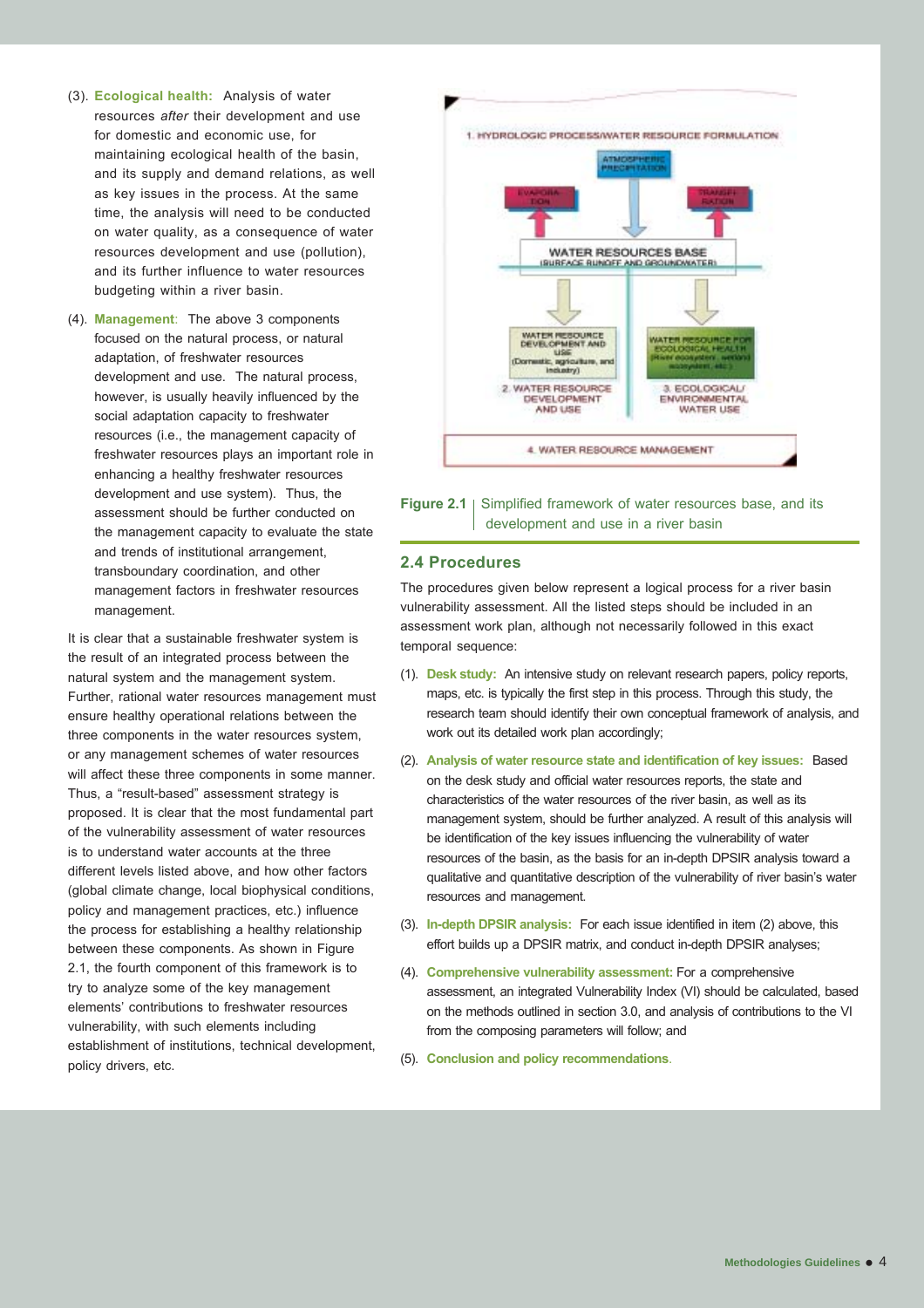# Method 3

The core method will involve a two-step exercise: (1) diagnosis of issues; and (2) in-depth assessment of the identified issues, based on a DPSIR framework. At the conclusion of this exercise, a comprehensive analysis of vulnerability will be carried out, following a Vulnerability Index calculation, and explanation of the results.

#### **3.1 Analysis of State and Trends, and Identification of Key Issues**

In this section, sufficient basic data must be collected from different sources regarding the current state and development history of the river basin, in terms of the water resources base and its management and use. The purpose of this section is to understand the water resources management status of the river basin, through *telling a development history of the river basin.* The product of this section is a detailed description of the water resources management history and key issues, following the conceptual analytic framework discussed above in Section 2. In general, the following data/information is needed:

- (1). **Water resource data:** Precipitation, river runoff, groundwater, and water quality for the last 10 years, and even longer-term historic data series for analyzing the water resources development trends;
- (2). **Water development/supply and use data:** Water resources development capacity and supply data (usually by two categories: surface water and groundwater), and water use data (usually by sectors) of the last 10 years and, again, longer-period data for analysis of development trends.
- (3). **Ecological health data:** This component is generally characterized by limited data availability, with most of the data not being found in statistics or year books. Thus, "data mining" skills are needed to extract data from different sources (research papers, case studies, etc.). In terms of ecological water use, "base flow" is usually an important indicator of river health. Thus, research findings on minimum base flows/environmental flows of a particular river basin will represent the important data sources needed for this analysis. Water quality data also are needed to understand water quality as an important ecological health indicator, including wastewater discharges and water quality monitoring data.
- (4). **Management capacity:** Information on management systems need to be collected, including both qualitative and quantitative data and information. The main data sets involve water use efficiency (e.g., water uses against economic growth), establishing management (institutions, etc.), and any policy, programs/projects for managing transboundary conflicts, etc.
- (5). **Case studies:** In case the relevant issues cannot be explained with conventional statistical data, case studies can be the best data source for this purpose.
- (6). **General information and data of the river basin:** As most of the analysis must be done within the biophysical and socioeconomic context of the river basin, the following data sets will be needed:
	- (a). General information Location, geographic and geological/topographic data, land area, etc.;
	- (b). Climate data Particularly temperature and other typical and special climate data sets;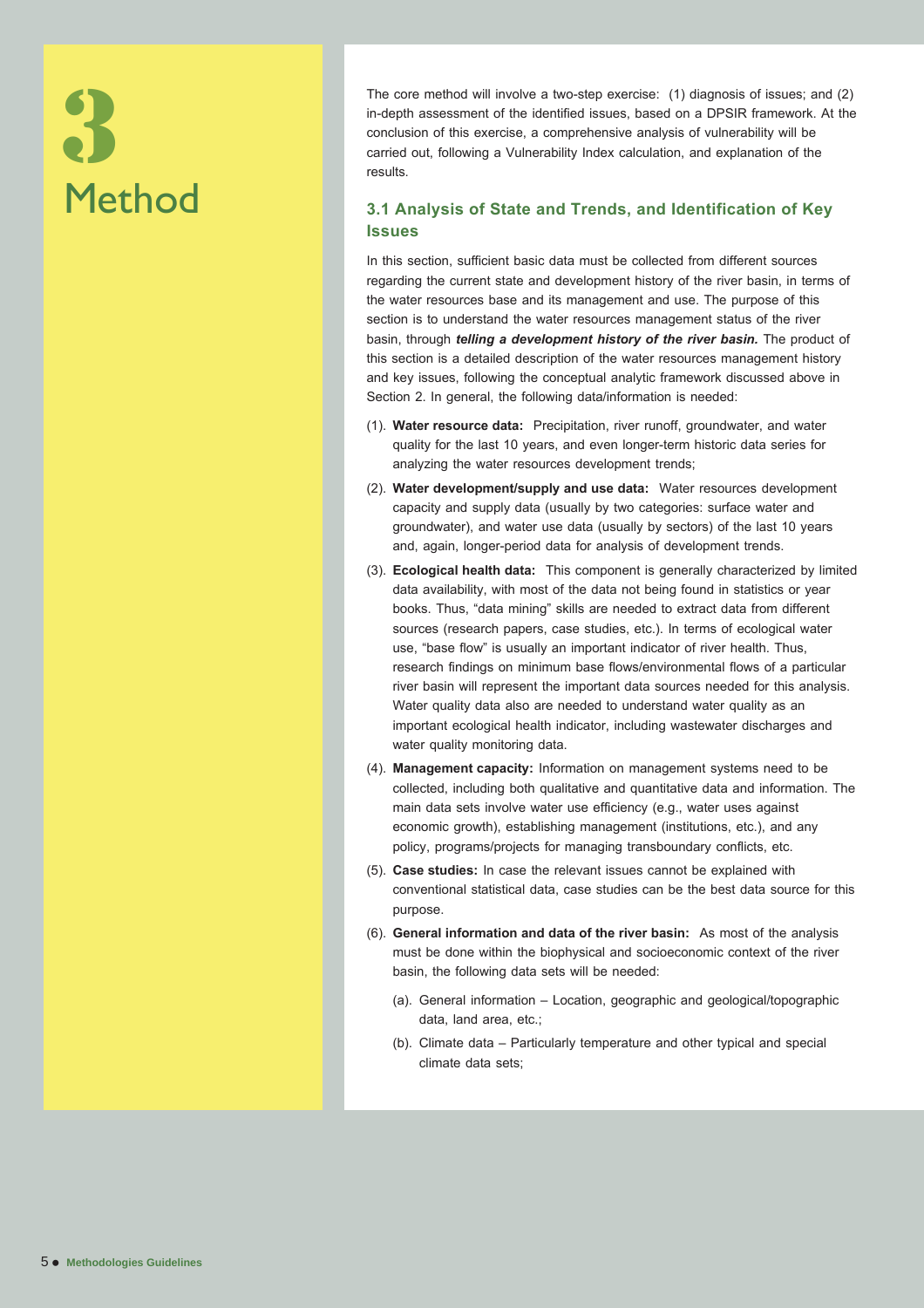- (c). Land use Land allocation to different land use categories, trends, etc.; and
- (d). Socioeconomic data Population, economic structure and scale, GDP, etc.

#### **3.1.1 Total Water Resource State and Trends**

The total water resources of a river basin is the total freshwater available for use to maintain healthy ecosystems and socioeconomic development. It is recharged through annual hydrologic processes, including surface water, groundwater and soil water from atmospheric precipitation (Figure 3.1).

#### **Water Resources Estimates**

- **Precipitation:** Precipitation of the whole river basin in mm, yr<sup>-1</sup>. If relevant basinwise data are not available, the data must be compiled from data from individually-selected meteorological stations within the basin boundary.
- **River runoff:** Precipitation received in a river basin will return to the atmosphere through evapotranspiration, and only a small portion will be retained as river runoff that represents the core component of water resources. This normally can be obtained from water sector statistics.
- *Groundwater resource:* Groundwater resources imply the total water recharge from surface to groundwater. Such data can be obtained from statistics and/or from site-specific surveys.
- *Total water resource:* The total water resource (i.e., the total volume of river runoff and groundwater resources, after correcting for evaporation losses).
- *Distribution variation:* This is mainly the distribution and strength of precipitation during rainy and dry seasons, and the frequency of extreme weather events (droughts, floods) over space and time.



**Figure 3.1** | Formulation of water resources

#### **Water Resources Change Over Time**

After estimation of the water resources base, a story of "water resources" should be told, using historical data that mainly comprise:

- Precipitation changes over time (e.g., last 50 years); and
- Main water resources-relevant disasters and trends.

#### **Diagnostic Analysis of Key Issues**

Based on the estimation of the water resources base and its development trends, the main issues should be identified. The focus of the analysis should focus on 2 aspects of the total water resources accounting system; namely, richness in general, and variations over time (see Figure 3.2). As illustrated in Figure 3, key questions that must be asked in the diagnosis are:

- How rich is the water resources base, in terms of the capacity to support human wellbeing, and the economic system?
- Is the water resources base stable, and what is its relationship with climate change and other relevant factors?

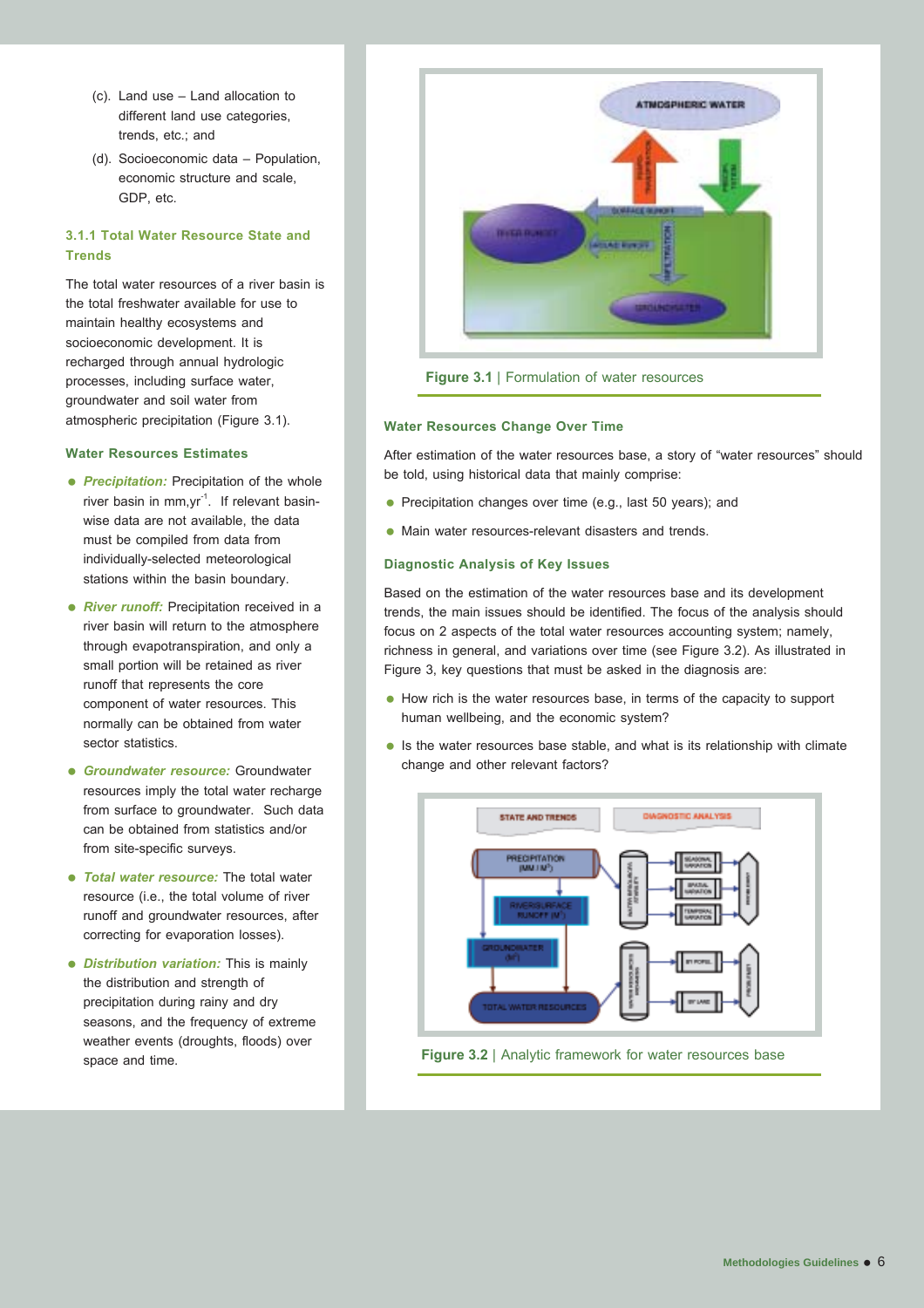



#### **3.1.2 Development and use of water resources**

The vulnerability of a river basin, in terms of its water resource, and beyond the water resources base, also closely linked to water resources development and use. Although total water resources represent a critical value for the maximum possible quantity of water supply, the actual water supply is largely determined by infrastructural facilities for water use, including water storage and transportation facilities. Water resources development and use is, through hydraulic works, to extract surface and groundwater to meet domestic and production water demands.

#### **Estimation of Water Supply and Water Uses, and Development Trends**

- *Water supply:* Description of water resource supply facilities (storage and transportation), and estimation of total water supply capacity by source (surface water; groundwater; other water sources), and its development trends. Special emphasis should be placed on the balance between water resources and development, particularly groundwater mining and other water resources development measures contributing to unsustainable water resources development, including water development rate, groundwater mining and water table changes, etc.
- *Water use:* Estimation of annual water uses by sectors (domestic; agriculture; industry; etc.) and its development trends. In addition to the general dataset presentation of the state of water use and trends by sectors, it includes further presentation of states and trends on rational water use patterns (e.g., relationship among different sectors, and different sections, of a river basin). Further, datasets also must be reviewed and presented on water use state and trends in contributing directly to achieving the  $MDG^{(2)}$  (e.g., access to safe drinking water by different population (urban, rural) groups.

#### **Diagnostic Analysis of Key Issues**

Intensive analysis of water resources development and use should be conducted after the dataset presentation on the state and trends. As illustrated in Figure 3.4, which represents a logical framework for analyzing water resource development and use issues, the analysis should focus on 2 aspects of the problems; namely, the water balance, and the rationale for water development and use patterns:

- *Water balance:* The water balance is used to analyze the relationship between the water resources base and its development and use. The major purpose is to assess whether or not current water development and use practices contribute positively to a healthy renewable water resources base/hydrological process. The assessment should be carried out in two levels, including: (i) general water resources development/use rate, and (ii) water use balance for both surface and groundwater resources. The goal of the assessment is to answer the question, "is the current water resources development scheme sustainable, in terms of maintaining a healthy hydrologic process for the river base?"
- *Rationale of water development/use patterns:* After analyzing water development/uses among different sectors, and among different parts of the river basin, further analysis should be carried out to understand if the current pattern of water resources development and use are consistent with the economic development and water resources conservation strategy of the river basin. Emphasis should be given to how current water resources development and use practices contribute to achieving the MDG[1] (e.g., access to safe drinking water by different population (urban, rural) groups.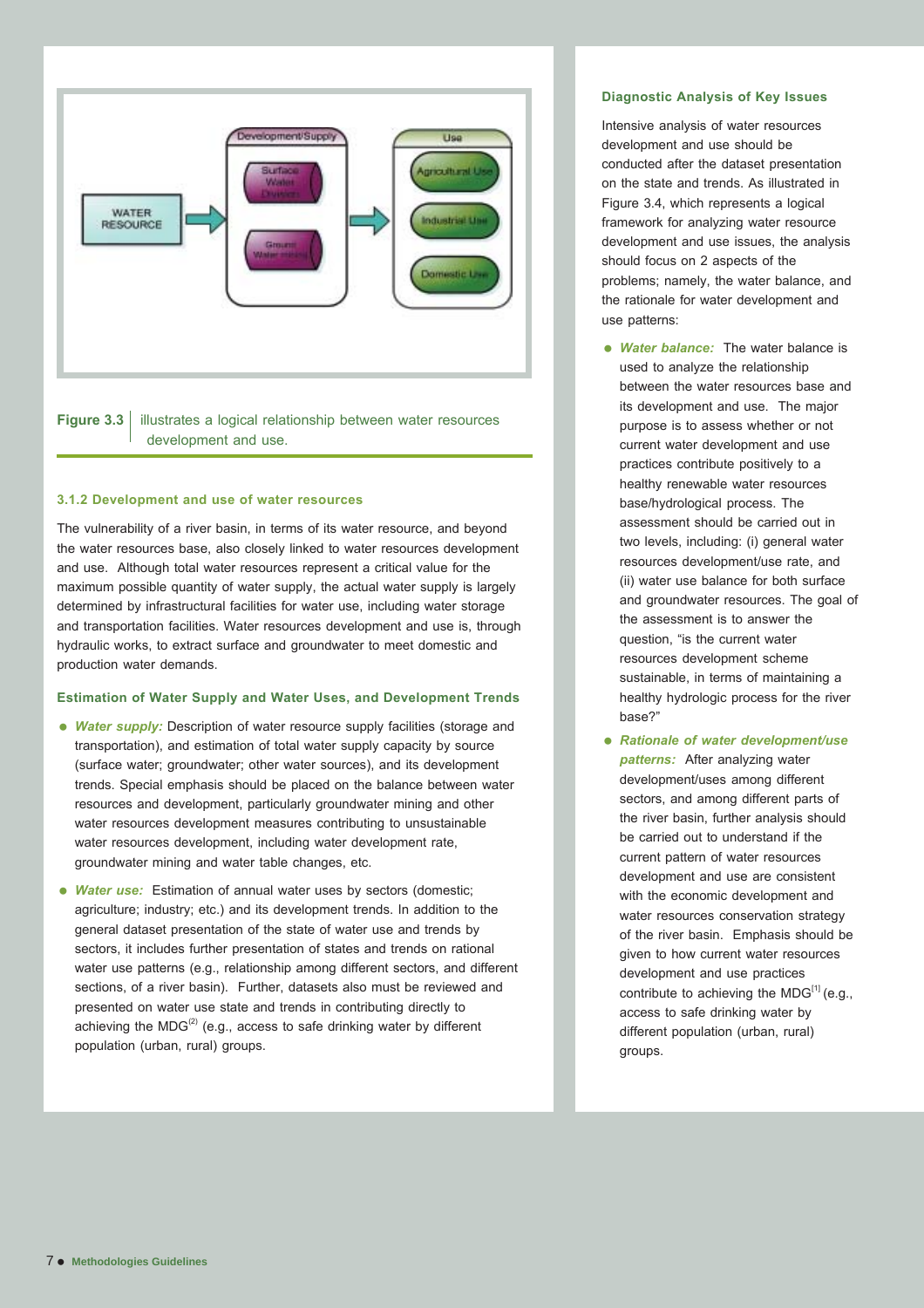#### **3.1.3 Ecological health**

Ecological health implies the ecosystem health of a river basin. Because of their specific hydrological, natural and socioeconomic conditions, different river basins face different ecological and environmental problems. In general, however, all river basins face two fundamental issues: (i) the health of the river system; and (ii) the functioning of natural ecosystems. Thus, the vulnerability of water resources in supporting the ecological health of a river basin will focus on two aspects; namely, the environmental/base flows for maintaining the health of the river system, and the water supply for other natural ecosystem (e.g., wetlands). Further, water quality will be an important indicator of the health of a river basin, and also should be discussed in the analysis. Figure 3.5 provides a conceptual component for ecological health, as well as an analytic framework.

#### **Estimation of Ecological Water Use**

The estimation of ecological water use is usually difficult. It is normally done utilizing the best available scientific knowledge. It should focus on two fundamental questions: (a) demand (minimum water needs for maintaining ecological health); and (b) supply (water resources, after meeting "development and use" needs that is allocated to ecological uses).

To analyze environmental flows, the critical threats to a river system health must be identified. These threats may include sedimentation problems due to erosion, wastewater discharges, specific damage to biological habitats of key wildlife, etc. Determination of the quality and quantity of environmental flows is largely dependent on water needs to mitigate these threats. Analysis of the balance between water demands and water supply will require a better understanding of the state of environmental flows and, ultimately, the environmental health of the river system.

For analysis of the environment health of other ecosystems, key ecosystems and their relation to water resources should be assessed within the context of the overall functioning of the river basin ecosystems. Examples of key ecosystems include wetlands, lakes, etc. Because of the important roles of these ecosystems in the overall ecological functioning of a river basin, the water supply needed to meet the water needs of these ecosystems will impact directly on the overall ecological stability of the river basin.

#### **Water Quality**

There are many pollution sources with a river basin that can cause water quality problems. To better understand water quality problem and causes, the assessment should collect data on wastewater discharges (as a key pollution source), and also possibly other pollution sources in the river basin. There also is a need to develop a good quantitative description of the water quality state of a river, and its distribution in different parts of the river system. Based on the description of the water quality state, the trends in water quality changes should be further explored to better understand the potential problems, in terms of future water quality changes.







**Figure 3.5** | Conceptual framework of ecological health analysis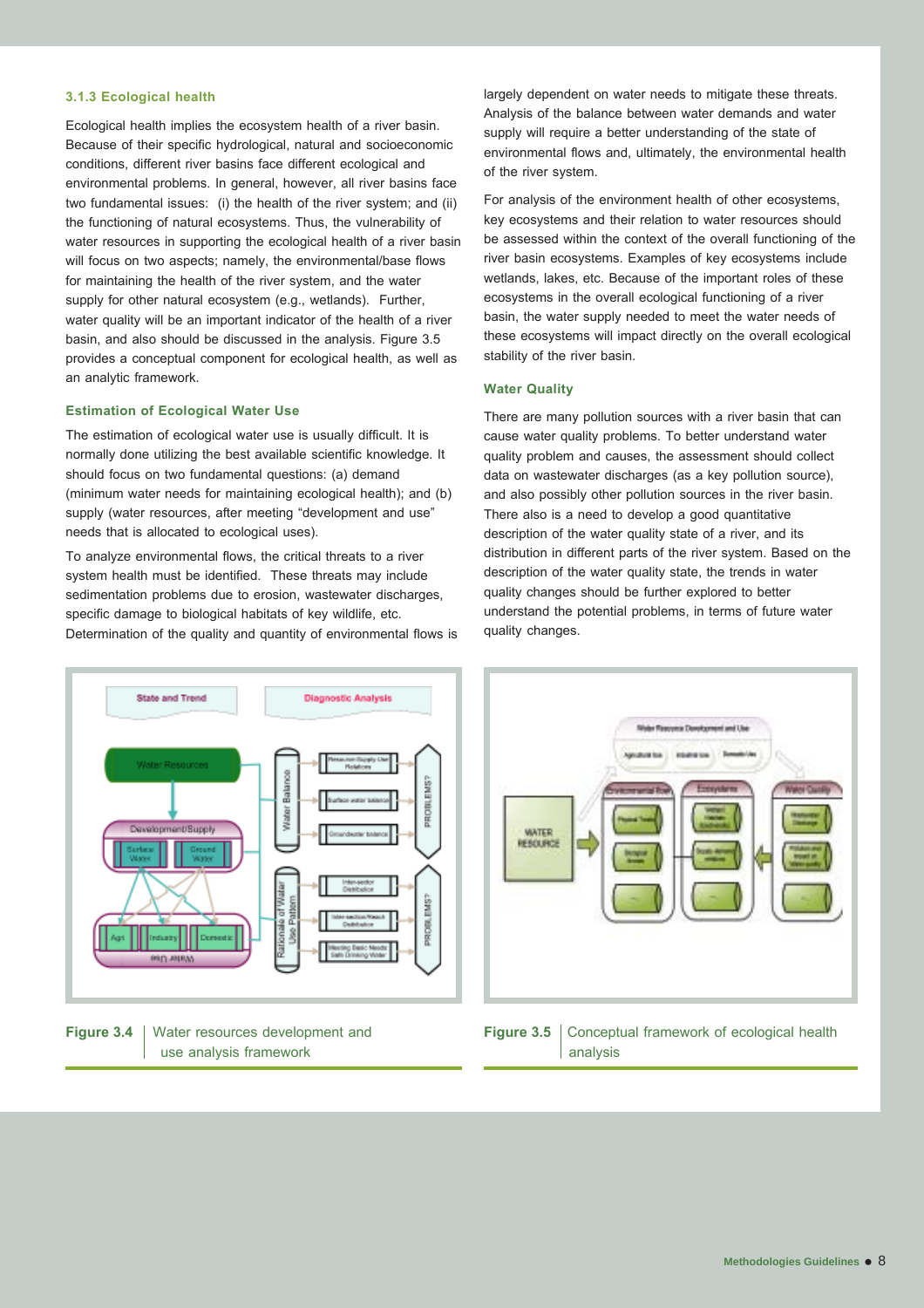#### **Diagnostic Analysis**

As shown in Figure 3.6, the diagnostic analysis should focus on three important issues, including: (i) environmental flows; (ii) ecosystem health; and (iii) and water quality. The questions to be posed should include the following:

- (a). Are there any crucial health threats to the river system (e.g., sedimentation; pollution; etc.)?
- (b). Are there any trends in damages to the habitats of important species, and to biodiversity conservation in general?
- (c). Are there any potential threats of ecological disasters?
- (d). What is the situation in regard to wastewater treatment and discharge change patterns and/or the influence on the water quality in the river basin?
- (e). How does the water quality in the river basin change?

#### **3.1.4 Water Resources Management**

The above 3 components provide an assessment of the natural condition, and the adaptation process, of the natural system within a river basin. However,



**Fig. 3.6** | Ecological water use analysis framework

the reality is that no pure natural processes exist, meaning the above described state and change patterns are, in addition to the natural adaptive characteristics, largely influenced by human activities, or are partially a result of water resources management practices. Figure 3.7 presents a conceptual framework that highlights the important managerial aspects that should be considered in presenting the management capacity of the river basin. Similar to analysis of the natural system, assessment of management capacity also should be carried out in two steps: (1) description of the state and trends of the major management variables, including policies, institutions, research and development/ technology, and transboundary management; and (2) diagnostic analysis of existing issues, or issues likely to arise in the near future in regard to the above aspects.

#### **State and Trends of Freshwater Management**

*Policy and institutions:* In reviewing central and local legislative systems, special emphasis should be made on analysis of the practical policies relevant to freshwater resources development and use, as well as conservation of water resources. In the process of policy review and analysis, more focus should be put on such practical aspects of policy as management regulations at different levels. Further presentation of the state of the policy aspect is review of the implementation of such policies. In analyzing policy implementation, the state and trends within an institutional set-up should be analyzed in detail in order to indicate how current institutional set-ups and development trends contribute to an efficient freshwater resource management. The institutional analysis should include both formally/legally developed systems, but also informally-formulated systems contributing to freshwater management capacity of the river basin.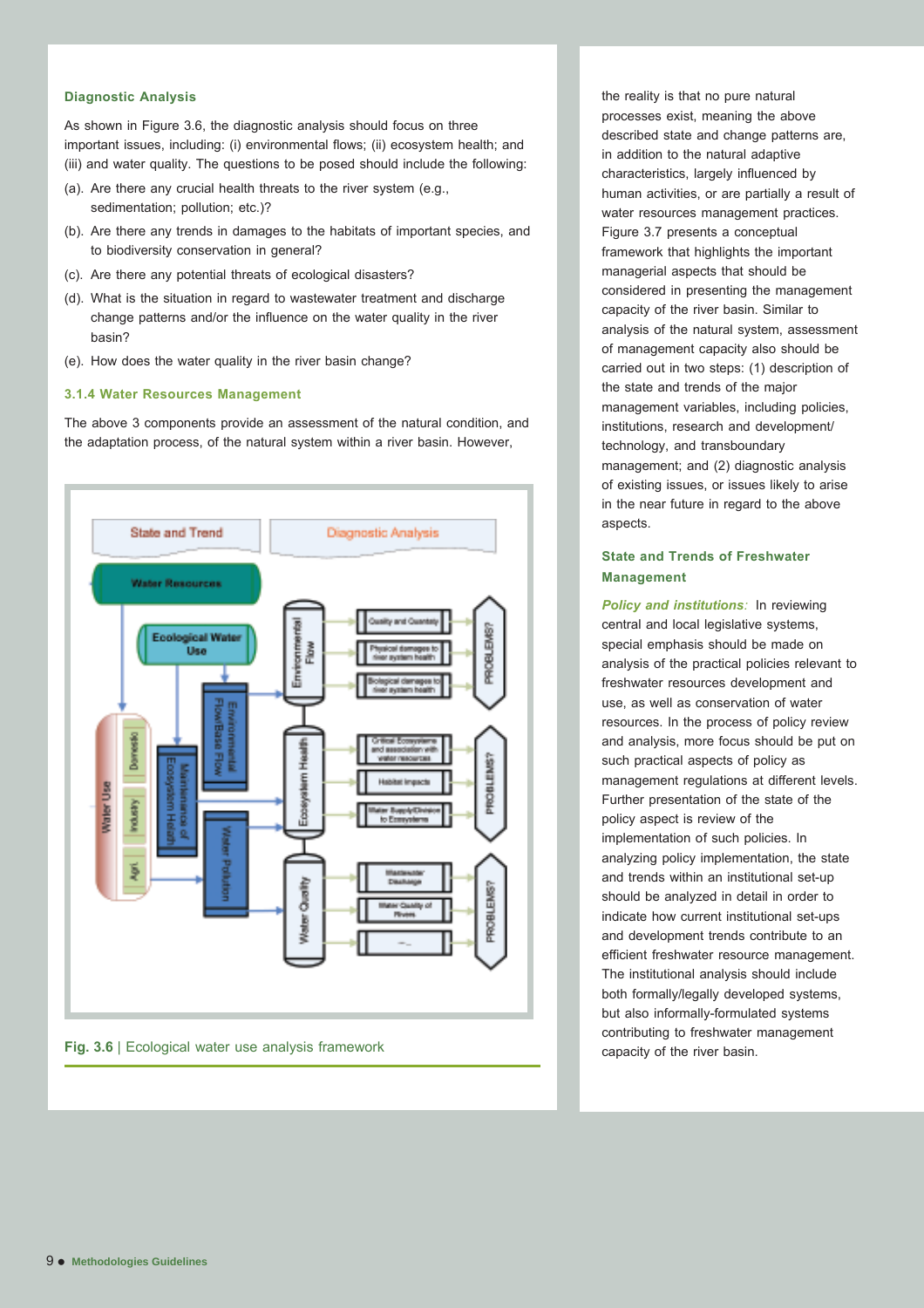#### *Research and Development/*

*Technology:* Similar to other sectors, research and development (R&D) policy is an important factor in promoting efficient resource management. In this section, the governmental policy in supporting freshwater use technologies should be reviewed, with special analysis on how such R&D policies could contribute to improving efficiency of freshwater use.

*Transboundary Management:* Conflict management across a basin is usually a challenge in basin-wide water resources management. The transboundary management capacity should be reviewed on the basis of the following key indicators: (i) institutional set-up; (ii) agreements across the basin; (iii) communication mechanisms; and (iv) execution/implementation of agreements across the river basin.

#### **Diagnostic Analysis**

Similar to the diagnostic analysis of the natural process, the diagnosis of key issues should be carried out for water management issues. Figure 3.8 illustrates a logical framework for such analysis of water management issues. Linked to the 4 key aspects of the freshwater management (i.e., policy; institution; R&D; transboundary management), the diagnosis should attempt to identify potential problems in management that contribute to the vulnerability of the freshwater system in regard to the following 3 aspects:

**(1). Policy review:** To determine whether or not the current legislative system and policy framework contributes positively to efficient freshwater resources management, or whether or not specific problems exist in the current system that constrain healthy development of an effective management system.



**Fig. 3.7** | Conceptual framework for water resources management

**(2). Water use efficiency:** To examine the efficiency of current water use practices as an important indicator of R&D in the freshwater management sector. Comparisons can be made, in terms of R&D input level, and the consequent result of water use efficiency (e.g., GDP produced from 1  $\mathrm{m}^{3}$  of water).



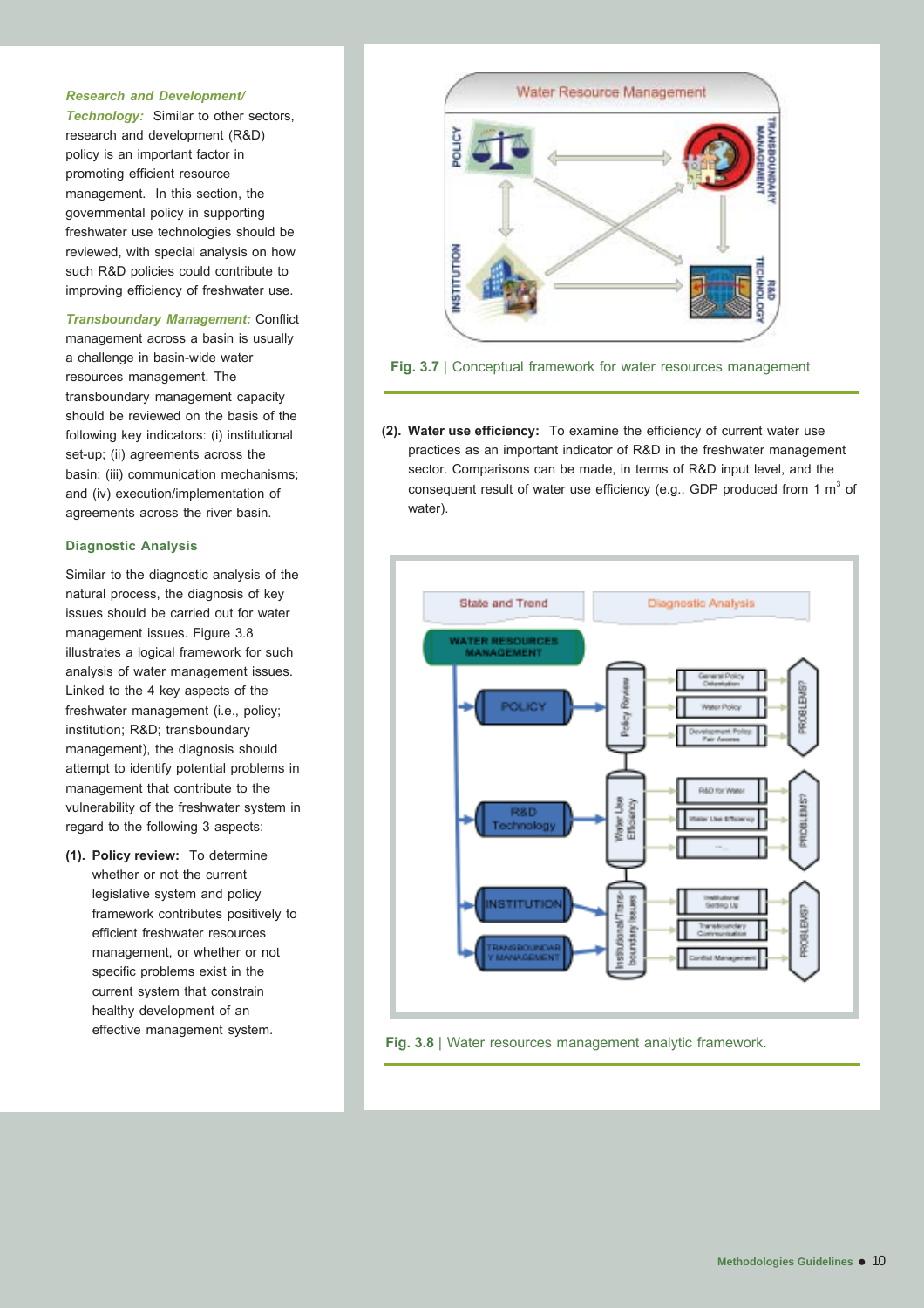| Table 3.1   Vulnerability assessment matrix of water resources |
|----------------------------------------------------------------|
| base of Huanghe (Yellow) River Basin, China - An example       |

| <b>ISSUES</b>                                            | <b>DRIVERS</b>          | <b>PRESSURES</b>                         | <b>STATE</b>                            | <b>IMPACTS</b>                              | <b>RESPONSES</b>                       |
|----------------------------------------------------------|-------------------------|------------------------------------------|-----------------------------------------|---------------------------------------------|----------------------------------------|
| <b>SCARCE</b><br><b>WATER</b><br><b>RESOURCES</b>        | Population<br>expansion | Urbanization;<br>economic<br>development | Water<br>stresses                       | Poverty and<br>environmental<br>degradation | Water use<br>policy                    |
| <b>INSTABILITY OF</b><br><b>WATER</b><br><b>RESOURCS</b> | Climate<br>change       | Land use                                 | Increased<br>occurrence<br>of disasters | Low livelihood<br>security                  | Environmental<br>protection<br>program |

**(3). Institutional and transboundary issues:** To analyze the current institutional arrangements and transboundary management facilities, and their effectiveness in solving transboundary conflicts regarding freshwater resources development and use practices and, as a result, identify any apparent problems/difficulties in the field.

#### **3.2 DPSIR Analysis**

#### **3.2.1 DPSIR framework and application**

The analytical framework, known as the Drivers, Pressures, State, Impacts and Responses (DPSIR) framework<sup>[2]</sup>, as used in the UNEP GEO process and others, is utilized to conduct the core analysis of the vulnerability assessment of water resources. This framework integrates all the factors related to both anthropogenic and environmental changes (i.e., caused by human activities and natural processes), incorporating social, economic, institutional and natural ecosystem pressures (Figure 3.9).

The DPSIR analysis will be done for each identified issue. Because the scale of the problem for each issue may vary, related to other issues, the drivers and pressures



**Figure 3.9** | DPSIR framework<sup>1</sup>

may be analyzed at different scales. The driving forces (**D**) represent major social, demographic and economic developments in societies, and the corresponding changes in lifestyles, and overall consumption and production patterns. Demographic development may be regarded as a primary driving force, whose effects are translated through related land use changes, urbanization, and industrial and agriculture development. The pressures (**P**) are produced as an effect of the driving forces. The pressures represent processes affecting the resource (water) by producing substances (e.g., emissions), physical and biological agents, etc. that consequently cause changes to the state (**S**) of water resources. Examples of pressure indicators include the emission of nutrients and pesticides by agriculture, effluent disposal in wastewater from sewage treatment, and flow regulation related to hydroelectric dams. The state may be described by adequate structural (e.g., river morphology), physical (e.g., temperature), chemical (e.g., phosphorus and nitrogen concentrations) and biological (e.g., phytoplankton or fish abundance) indicators. Depending on the changes of state, society may suffer positive or negative consequences. These consequences are identified and evaluated to describe impacts (**I**) by means of evaluation indices.

The best way of doing the DPSIR analysis is through a series of expert consultations. After completing the *Analysis of Water Resources State and Identification of Key Issues* described in Section 3.1, the core team should conduct a series of consultations to further confirm whether or not the identified issues are correctly understood, and then construct a DPSIR matrix for each issue (see following table as an example).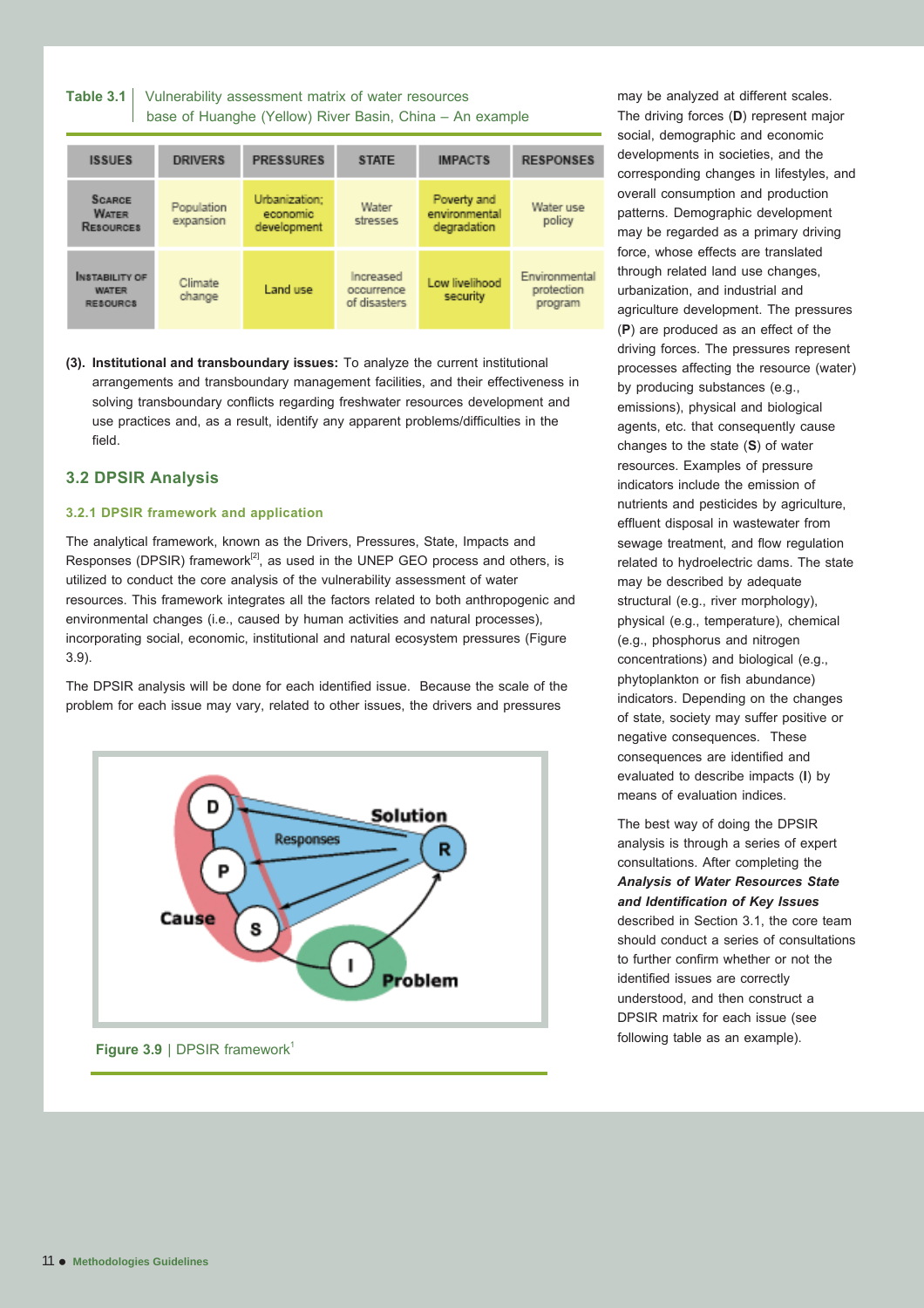Based on the DPSIR matrix, detailed analysis should be carried out by providing more evidence to each of the boxes, and building-up the logical relationship between them.

#### **3.2.2 Issues in Focus**

*Adaptive Capability:* Issues related to the adaptive capability of societies and ecosystems to deal with stress are grouped into economic, social and natural dimensions. This includes needed information on such issues as population and urbanization processes, poverty and stratification (e.g., proportion of population without access to safe drinking water), land use and fragmentation, state of economic development, emissions, and water use efficiency (e.g., GDP from 1 unit of water resources).

*Transboundary Cooperation:* In the case of international rivers flowing from one country to another country within a basin, water use (or misuse) in one country can affect its quantity, quality and usage in the co-riparian countries. Water cooperation in this regard refers to how different co-riparian countries cooperate to protect and use water resources in a sustainable manner. Information needs for identifying issues of water cooperation include, but are not limited to, the water dependency ratio (ratio of the external annual renewable water resources to total annual renewable water resources [internal plus external annual renewable water resources]), the number of treaties, and riparian country collaboration.

#### **3.3 Vulnerability Index and parameterization**

The vulnerability of a river basin's water resources can be assessed from two perspectives: (a) the main threats of water resources and its

development and utilization dynamics; and (b) the region's challenges in coping with these threats. Following the same DPSIR framework analysis, the threats can be assessed, again, from 3 different components of water resource and use (i.e., resource stresses; development and use conflicts; ecological security), while challenges in coping capacity can be measured within the context of the region's water resource management capacity. Thus, the vulnerability of a river basin can be expressed as:

#### *VI = f (RS, DP, ES, MC)*

#### where:

VI = Vulnerability index; RS = Resource stress; DP = Development pressures; ES = Ecological insecurity; and MC = Management challenges.

High vulnerability is apparently linked with higher resource stresses, development pressures and ecological insecurity, as well as severe management challenges. In order to quantify the vulnerability index, the indicators for each variable should be determined and quantified. The principles for this selection and quantification include:

- (1). There should not be too many parameters, but the selected ones must be representative;
- (2). The selected parameters are measurable, and easily expressed in formulations with available data support;
- (3). Whenever the math expressions are determined, all the parameters should be valued in the range of 0 to  $1$
- (4). The contribution of each parameter to the vulnerability index should be weighted according to its importance; and
- (5). The value of vulnerability index should range from 0- 1, 1 being the most vulnerable, and 0 being nonvulnerable.

#### **3.3.1 Parameterization**

#### **(1). Resource Stress (RS)**

The general influence of water resources to vulnerability will be the quantity and quality of water resources, with the pressures from them being expressed as the "stress" and "variation" of water resources.

**(i) Water Stress Parameter:** The richness of water resources will decide to what extent it can meet the water demands of the population. Thus, the water resources stresses can be expressed as the per capita water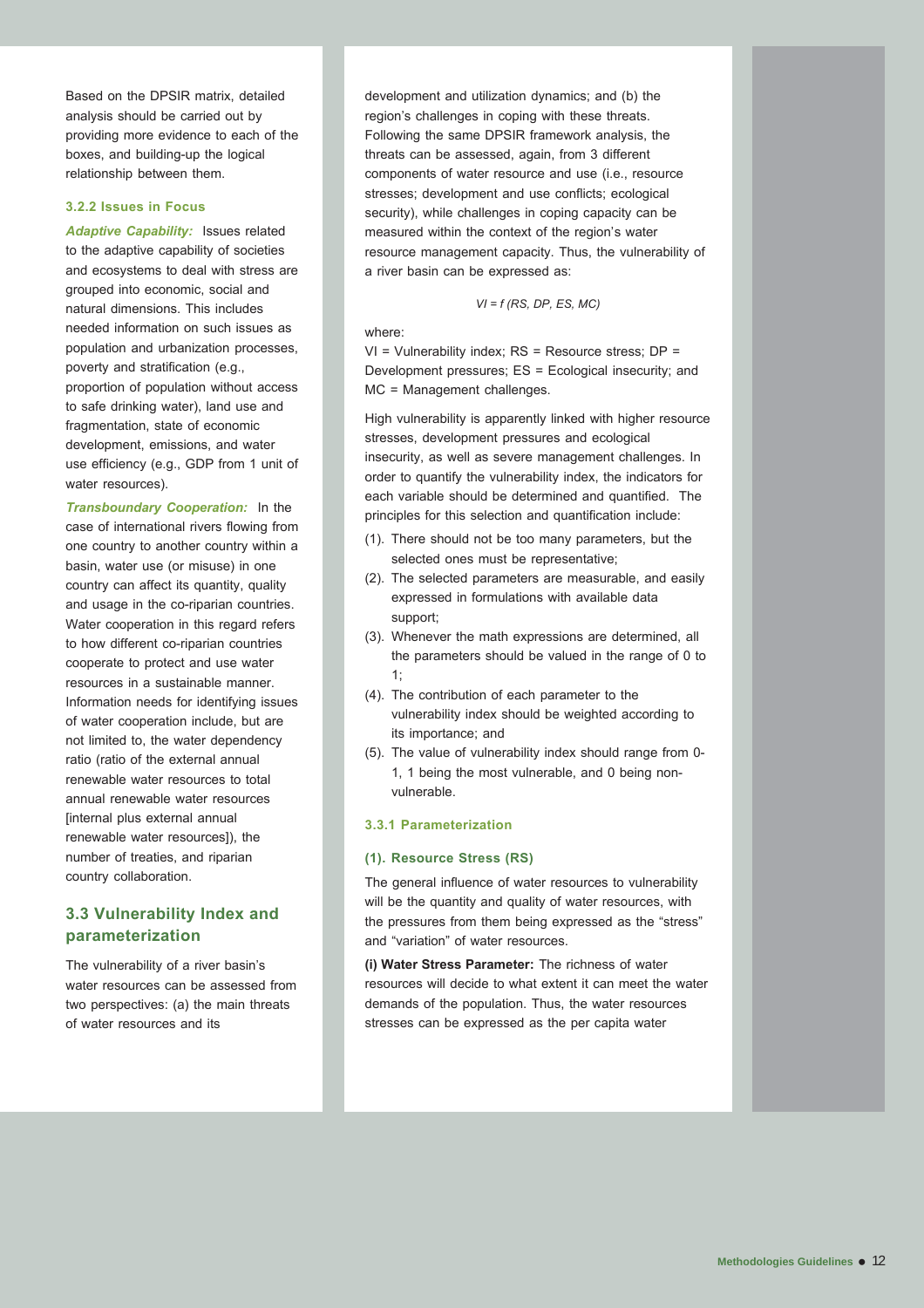resources of a region, compared to the generally-agreed minimum level of per capita water resources (1700  $\text{m}^3$ .person $^{-1})^{[3]}$ , as follows:

$$
\begin{cases} RS_x = \frac{1700 - R}{1700} & (R \le 1700) \\ RS_x = 0 & (R > 1700) \end{cases}
$$

where:

 $\text{RS}_{\text{s}}$  = water stress parameter; and R = per capita water resources  $(m^3.person^{-1}).$ 

**(ii) Water Variation Parameter:** The variation of the water resources can be expressed by the coefficient of variation (CV) of precipitation over the last 50 years. When data for the whole river basin is not available, one typical meteorological station data can be used for the calculation  $(CV = 0.3$  is set as a critic level [i.e., when CV >0.3, the value of the parameter should set to the highest value (1)]). Therefore:

 $\begin{cases} RS_v = \frac{ev}{0.3} \ (cv < 0.3) \\ RS_v = 1 \ (ev \geq 0.3) \end{cases}$ 

where:

RS<sub>v-</sub> water resources variation parameter, and



where:

p<sub>i</sub> = precipitation of the *i*<sup>th</sup> year (in mm).

#### **(2). Water Development Pressures (DP)**

#### **(i) Water Exploitation Parameter:**

Freshwater resources are recharged through a natural hydrological process. Over-exploitation of water resources will disrupt the normal hydrologic process, ultimately causing difficulties

for the recharge of the water resource base. Thus, the water resources development rate (i.e., per cent of water supply, compared to the total water resource), can be used to demonstrate the capacity of a river basin for a healthy renewable process. Thus:

$$
DP_a = \frac{WR_a}{WR}
$$

where:

 $DP_s = Water$  resources exploitation parameter;  $WR_{\frac{1}{s}}$  = Total water supply (capacity); and WR = Total water resource.

**(ii) Safe Drinking Water Inaccessibility Parameter:** In addition to the water stress parameter, which indicates the natural process of adaptation capacity, the safe drinking water accessibility parameter is designed to present the state of social adaptation of freshwater use (i.e., how freshwater resources development facilities address the population's fundamental livelihood needs). This is an integrated parameter that reflects a comprehensive impact of the capacity of all stakeholders, from farmers to the government, to cope, as well as the availability of technologies, etc. Thus, the degree of stratification of water accessibility can be demonstrated by analysis of the proportion of the population with/without accessibility to improved water sources. According to the UN MDG monitoring indicators and method $[5,6]$ , the improved drinking water sources/supply include piped water, public taps, boreholes or pumps, protected wells, and protected springs or rainwater<sup>[4]</sup>. Thus, the contribution of the safe drinking water accessibility parameter (DP<sub>d</sub>) can be calculated with the following equation:

$$
\text{DP}_d = \frac{P_d}{P}
$$

where:

 $DP_{d}$  = safe drinking water parameter;  $P_{d}$  = population without access to improved drinking water sources; and  $P =$  total population.

#### **(3) Ecological Health (EH)**

The ecological health of a river basin can be measured with two parameters; namely, the water quality/water pollution parameter and the ecosystem deterioration parameter.

**(i) Water Pollution Parameter:** In addition to their influence on the hydrologic process, water development and use activities will produce wastes, polluting the water resources base. Thus, another very important factor influencing the vulnerability of water resources is the total wastewater produced within the basin. The contribution of water pollution to water resources vulnerability, therefore, can be represented by the ratio between the total untreated wastewater discharge and the total water resources of a river basin. Case studies illustrate that mixed sewage carries about 24 mg NH $_{\tiny 3}$ -N.L $^{\text{-1[5]}}$ , which can make about 10 times the quantity of clear water totally unusable (the water quality category V allowed NH<sub>3</sub>-N content is <2 mg.L<sup>-1</sup>)<sup>[6]</sup>.<br>Thus:

$$
\begin{cases} \underline{EH}_p = \frac{\underline{WW}}{\underline{W}R} \\ \underline{EH}_p = 1 \ (\underline{WW} < 0.10 * \underline{WR}) \\ \underline{EH}_p = 1 \ (\underline{WW} \ge 0.10 * \underline{WR}) \end{cases}
$$

where:

 $DP_{p}$  = water pollution parameter; WW = total wastewater discharge (m<sup>3</sup>); and WR = total water resources (m $^3$ ).

**(ii) Ecosystem Deterioration Parameter:** As a result of the population expansion, the natural landscape was modified by the consequent urbanization and other socioeconomic development activities. Removing vegetation from landscapes changed the hydrological properties of the land surface, and can cause severe problems in supporting the functioning of ecosystems, in terms of water resources conservation, and contributed to the vulnerability of the region's water resources. Thus, the land ratio without vegetation coverage can be used to represent the contribution of ecosystem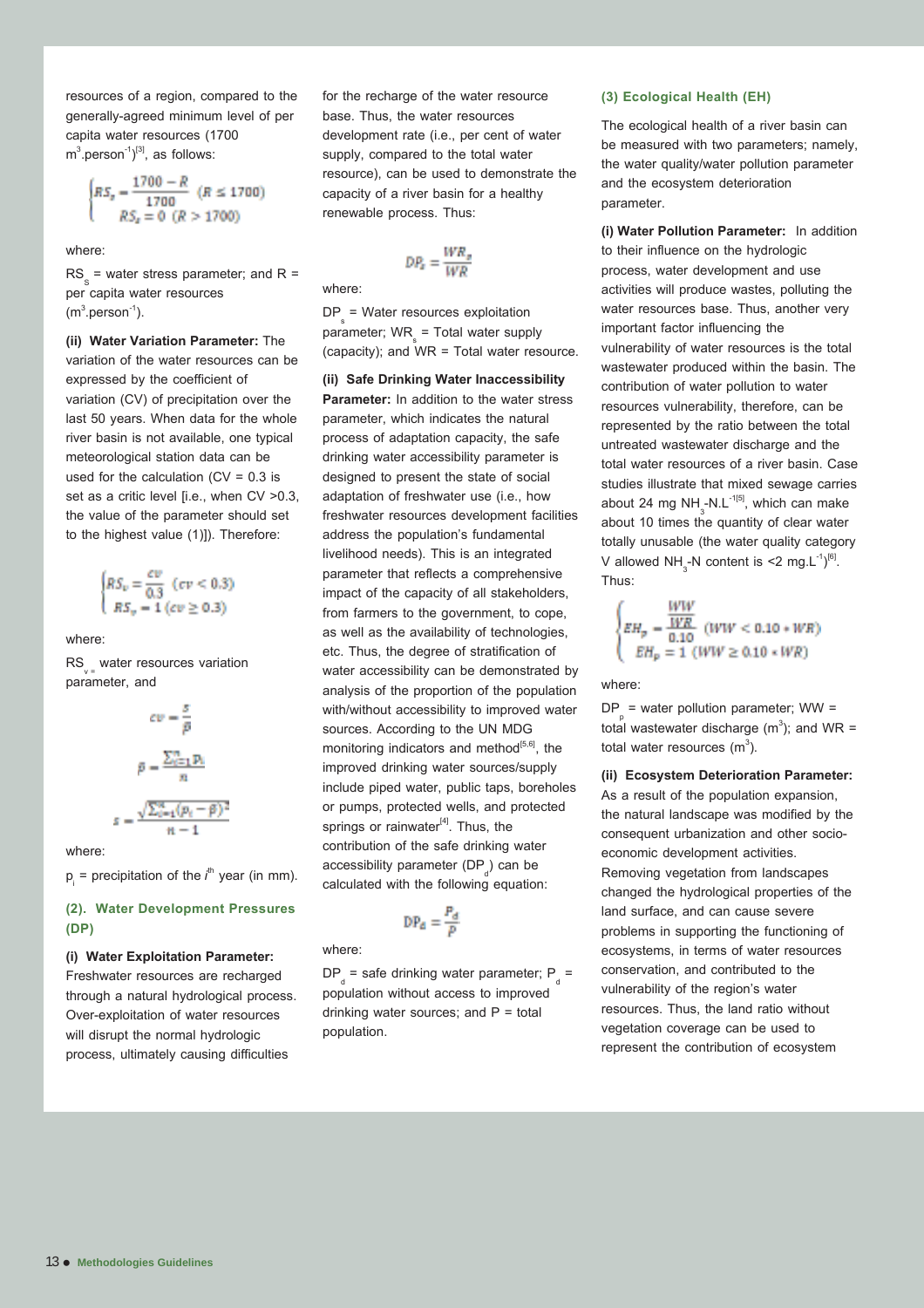deterioration to the vulnerability of water resources, expressed as:

$$
EH_{e} = \frac{A_{d}}{A}
$$

where:

 $EH = e$ cosystem deterioration parameter;  $A_d$  = land area without vegetation coverage (i.e., total land area, except that covered with forests and wetland, expressed in  $km^2$ ); and A = total land area  $(km^2)$ .

#### **(4) Management Capacity (MC)**

This component will assess the vulnerability of freshwater by evaluation of the current management capacity to cope with 3 types of critical issues, including: (i) efficiency of water resources use; (ii) human health condition closely dependent on, and heavily influenced by, accessibility to freshwater resources; and (iii) overall capacity in dealing with transboundary conflicts. Thus, the management capacity will be measured with 3 parameters representing the above 3 key management issues; namely (i) water use efficiency parameter; (ii) improved sanitation accessibility parameter; and (iii) transboundary management capacity parameter.

#### **(i) Water Use Efficiency**

**Parameter:** The integrated capacity of water use policy and technology innovation will impact general water use efficiency. Thus, the inefficiency of a water resources management system can be demonstrated by examining the gap between water use efficiency and the defined world average water use efficiency. This can be represented by the GDP value of 1  $m<sup>3</sup>$  of water, compared to the world average for selected

#### **Table 3.2** | Conflict management capacity parameter assessment matrix

| Category of<br>capacity    | Description                                                                                        | 0 <sub>0</sub>                                                          | Scoring Criteria                                                 |                                  |  |
|----------------------------|----------------------------------------------------------------------------------------------------|-------------------------------------------------------------------------|------------------------------------------------------------------|----------------------------------|--|
| Institutional<br>capacity  | Transboundary institutional<br>arrangement for coordinated<br>water resources management           | Solid institutional<br>arrangements                                     | Loose<br>institutional<br>arrangements                           | No existing<br>institutions      |  |
| Agreement<br>capacity      | Writing/signed<br>policy/agreement for water<br>resources management                               | concrete/detailed<br>agreement                                          | General<br>agreement only                                        | No agreement                     |  |
| Communication<br>capacity  | Routine communication<br>mechanism for water<br>resources management<br>(annual conferences, etc.) | Communications<br>at policy and<br>operational levels                   | Communication<br>only at policy<br>level or<br>operational level | No<br>communication<br>mechanism |  |
| Implementation<br>capacity | Water resources management<br>cooperation actions                                                  | Effective<br>implementation of<br>basin-wide river<br>projects/programs | With joint<br>project/program,<br>but poor<br>management         | No joint<br>project/program      |  |

countries, as follows:

$$
\begin{cases} MC_a = \frac{WE_{wm} - WE}{WE_{wm}} \ (WE < WE_{wm}) \\ MC_a = 0 \ (WE \ge WE_{wm}) \end{cases}
$$

where:

 $MC<sub>e</sub>$  = water use inefficiency parameter;  $WE^{\mathbb{C}}$  = GDP value produced from 1 m<sup>3</sup> of water; and  $WE_{wm}$  = mean WE of selected countries.

**(ii) Improved Sanitation Inaccessibility Parameter:** Sanitation facility accessibility is highly dependent on the availability of freshwater resources. One of the crucial aims of wise freshwater management should be making water sources accessible by communities (rural and urban) to support their basic livelihoods. Thus, the management system should make efforts to achieve this goal, increasing the availability of water sources to communities to meet their basic livelihood needs. Accessibility to improved sanitation, therefore, is used as a typical parameter to measure the capacity of a management system to deal with livelihood improvement matters. Similar to the accessibility to improved drinking water sources, the UN MDG monitoring indicators and method should be followed for this specific parameter computation (i.e., the improved sanitation

should be defined as facilities that hygienically separate human excreta from human, animal and insect contact [including sewers, septic tanks, poorflush latrines and simple pits] $)^{[7]}$ .<br>Computation of the parameter will be the proportion of population without accessibility to improved sanitation facilities, as follows:

where:

 $MC_s =$  improved  $B_{s} = \overline{P}_{2n}$  accessibility parameter;  $P_{d}$  = population without access to improved sanitation; and  $P =$ total population.

**(iii) Conflict Management Capacity Parameter:** T his is a parameter that demonstrates the capacity of the river base management system to deal with transboundary conflicts. A good management system can be assessed by its effectiveness in institutional arrangements, policy formulation, communication mechanisms, and implementation efficiency. Thus, the conflict management capacity can be assessed utilizing the matrix illustrated in Table 3.2. The final score of the conflict management capacity parameter  $(MC_{\frac{1}{s}})$ can be determined by an expert consultation. based on the scoring criteria.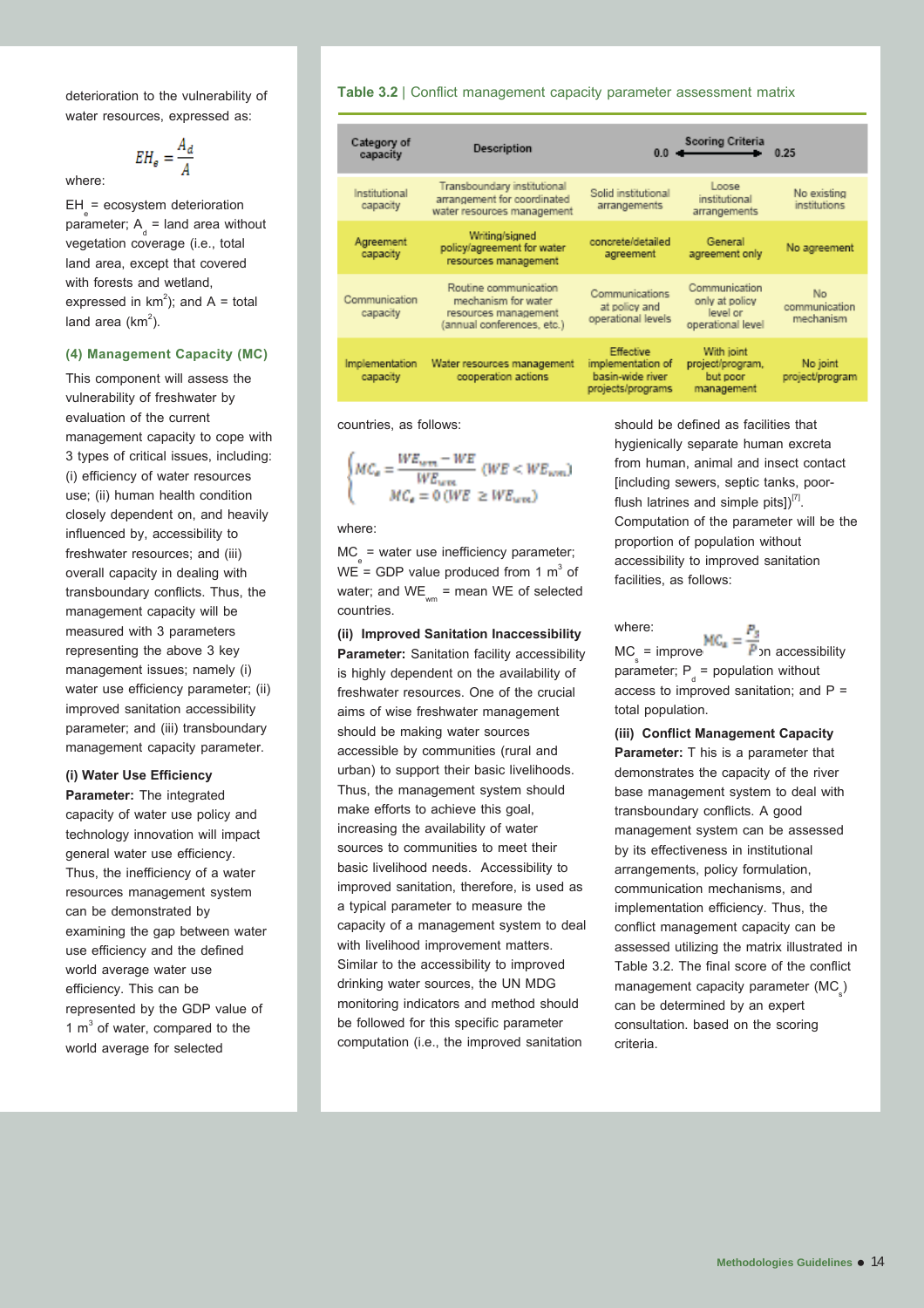







**2. Sjerpa woman, Nepal** *Source: www.sxc.hu/Peter Hermeling* **1. Boat in the river, Dhaka, Bangladesh** *Source: www.freephotosbank.com/saikat ahmed*

**3. Rice terraces, Bontoc, Phillipines** *Source: Nadhika Mendhaka*

#### **3.3.2 Weighting**

Based on the above-noted formula, and following the expert consultation for assigning weights to each parameter, the vulnerability index can be calculated as follows:

$$
VI = \sum_{i=1}^n \left[\left(\sum_{j=1}^{m_i} X_{ij} \times w_{ij}\right) \times W_i\right]
$$

#### where:

 $VI = V$ ulnerability index;  $n =$  number of parameter category;  $m_i$  = number of parameters in  $i^{th}$  category;  $x_{ij} =$  value of  $j^{th}$ parameter in i<sup>th</sup> category; w- $\frac{1}{ij}$  = weight given to j<sup>th</sup> parameter in i<sup>th</sup> category; and W<sub>i</sub> =<br>weight given to i<sup>th</sup> category.

In order to keep the final VI value in the range from 0–1, the rules highlighted below can be used to determine the relative weights:

- (1). The total of weights given to all parameters in each category should be equal to 1; and
- (2). The total of weights given to all categories should be equal to 1.

Because the process of determining relative weights can be biased, making the final results difficult to be compared to each other, it is recommended that equal weights should be assigned among the parameters in the same category, and also among different categories.

It is possible to use different weights for different parameter within each category, and for each category at sub-basin or basin levels within a country. The procedure to determine the weight for each parameter or each category should follow a participative, consultative process involving all the stakeholders, and adequately incorporating the knowledge and experience available for the basins assessed.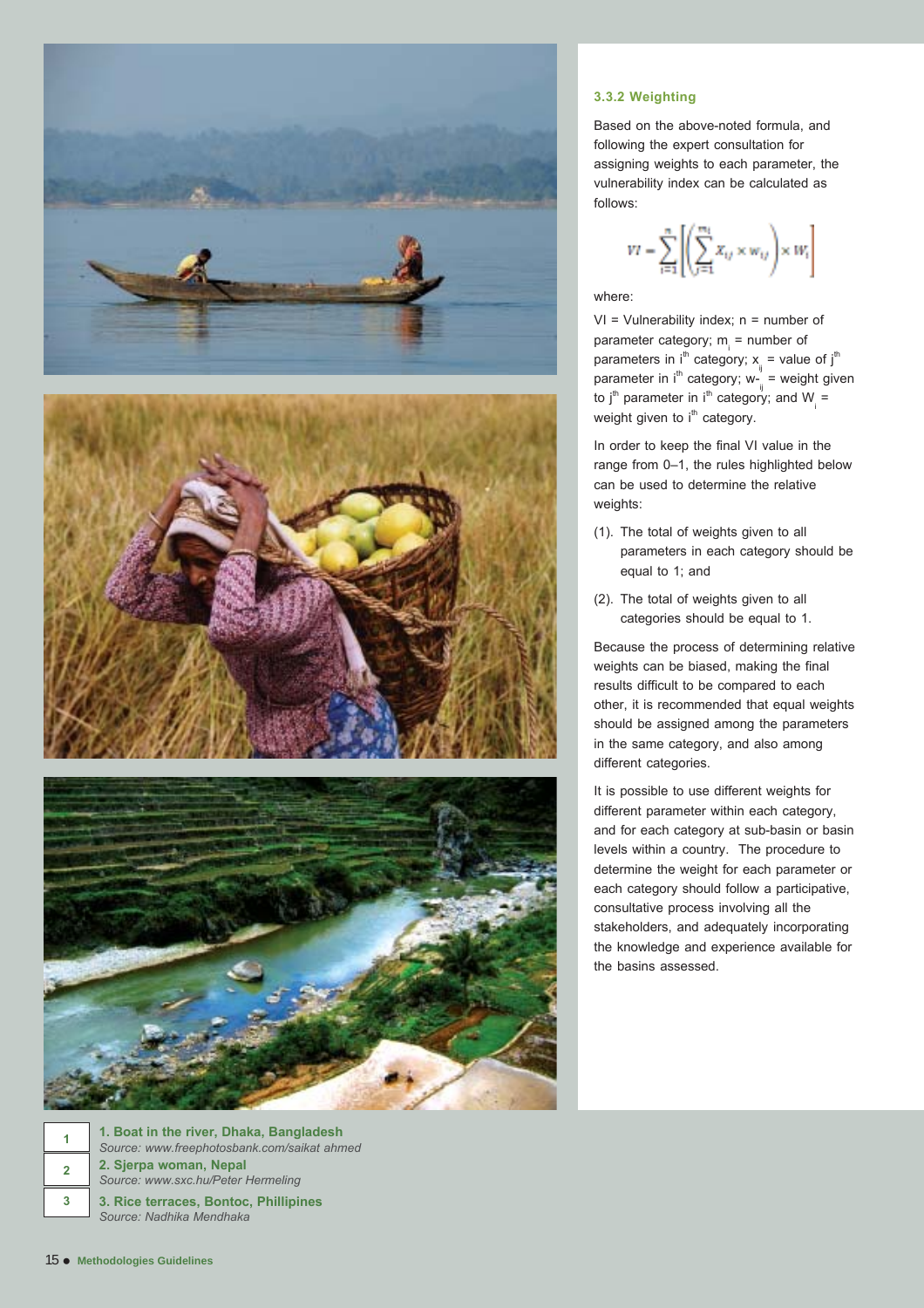#### **3.3.3 Explanation of the Results and Policy Recommendations**

After obtaining the results from the calculation (e.g., as shown in Table 3.3 above), further explanations are needed as the basis for policy recommendations. To get a

better understanding and application of the resulting VI estimation, Table 4 provides a reference sheet to help interpret the VI calculation results. Generally speaking, a 2-step assessment process should be applied to link the VI result with policy recommendations, as follows:

- (1). According to the overall VI score, general conclusions should be made on the vulnerability state of the river basin; and
- (2). Policy recommendations should then be made after further review of the parameter results in the four sections (i.e., resource stress; development pressure; ecological security; management capacity), and specific policy interventions can then be made accordingly.

#### **4. Report Writing**

See the sample report outline, as presented in the Appendix 1.

#### **Table 3.3 | Calculation of Vulnerability Index for Huanghe (Yellow) River Basin, China**

| Category                       |                 | <b>Resource Stress</b> |            | <b>Development</b><br><b>Pressure</b> |            | <b>Ecological Health</b> |                 | <b>Management Capacity</b> |                 |
|--------------------------------|-----------------|------------------------|------------|---------------------------------------|------------|--------------------------|-----------------|----------------------------|-----------------|
| Parameter                      | RS <sub>s</sub> | $RS_v$                 | <b>DPs</b> | <b>DPd</b>                            | <b>EHp</b> | <b>EHe</b>               | MC <sub>e</sub> | <b>MCs</b>                 | MC <sub>c</sub> |
| Calculated                     | 0.6841          | 0.3470                 | 0.6559     | 0.2500                                | 0.4531     | 0.5200                   | 0.9952          | 0.25                       | 0.4000          |
| Weight in<br>category          | 0.5             | 0.5                    | 0.5        | 0.5                                   | 0.5        | 0.5                      | 0.33            | 0.33                       | 0.33            |
| Weighted                       | 0.3421          | 0.1735                 | 0.3280     | 0.1250                                | 0.2265     | 0.2600                   | 0.3317          | 0.08333                    | 0.1333          |
| Component<br>total             |                 | 0.5153                 |            | 0.4530                                | 0.4865     |                          |                 | 0.5483                     |                 |
| Weight for<br>category         | 0.25            |                        |            | 0.25                                  |            | 0.25                     |                 | 0.25                       |                 |
| Weighted                       |                 | 0.1289                 |            | 0.1132                                | 0.1216     |                          |                 | 0.1121                     |                 |
| <b>Overall</b><br><b>Score</b> |                 |                        |            |                                       | 0.4758     |                          |                 |                            |                 |

#### **Table 3.4** | Reference sheet for interpretation of Vulnerability Index

| <b>Vulnerability</b><br><b>Index</b> | Interpretation                                                                                                                                                                                                                                                                                                                                                                                                                                                                                 |
|--------------------------------------|------------------------------------------------------------------------------------------------------------------------------------------------------------------------------------------------------------------------------------------------------------------------------------------------------------------------------------------------------------------------------------------------------------------------------------------------------------------------------------------------|
| $\log$<br>$(0.0 - 0.2)$              | This indicates a healthy basin, in terms of resource richness,<br>development practices, ecological state, and management capacity. No<br>serious policy change is needed. It is still possible, however, that<br>moderate problems exist in the basin in regard to one or two aspects of<br>the assessed components, and policy adjustments should be taken into<br>account after examining the VI structure.                                                                                 |
| Moderate<br>$(0.2 - 0.4)$            | This indicates the river basin is generally in a good condition in regard to<br>realization of sustainable water resources management. It may still face<br>major challenges, however, in regard to either technical support or<br>management capacity-building. Thus, the basin's policy design should<br>focus on the main challenges identified after examining the VI structure,<br>and strong policy interventions should be designed to overcome key<br>constraints for the river basin. |
| High<br>$(0.4 - 0.7)$                | This indicates the river basin is experiencing high stresses, and great<br>efforts should be made to design policy to provide technical support and<br>policy backup to mitigate the pressures. A longer-term and appropriate<br>strategic development plan should be made, with a focus on rebuilding<br>management capacity to deal with the main threatening factors.                                                                                                                       |
| <b>Severe</b><br>$(0.7 - 1.0)$       | This indicates the river basin is highly degraded in regard to being a<br>water resources system with a poor management structure. Restoration<br>of the river basin's water resources management will require major<br>commitment from both government and general public. Restoration will<br>be a long process, and an integrated plan should be made at the basin<br>level, with involvement from international, national and local level<br>agencies.                                     |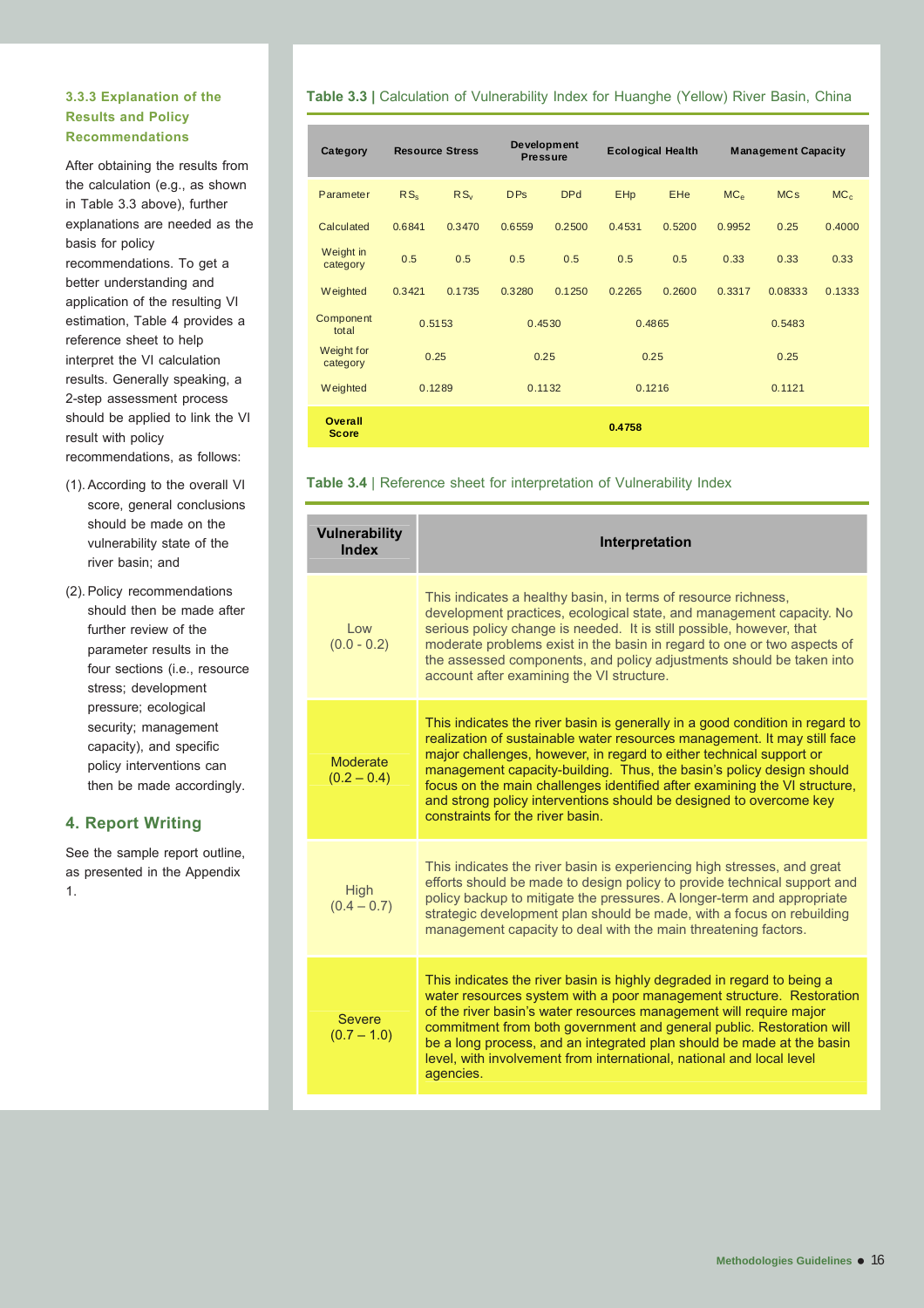## References

- Falkenmark, Malin and Carl Widstrand. (1992). Population and Water Resources: A Delicate Balance. Population Bulletin 47(3). Population Reference Bureau: Washington, DC.
- State Environmental Protection Administration (2002). Environmental Quality Standards for Surface Water. National Standards GB3838-2002. State Environmental Protection Administration, Beijing.
- UN (2007) Millennium Development Goals
- http://www.un.org/millenniumgoals/ [accessed on 20 July 2007]
- UN (2007). UN Millennium Development Goals Indicators
- http://unstats.un.org/unsd/mdg/ Host.aspx?Content=Indicators%2fOfficialList.htm
- http://unstats.un.org/unsd/mdg/Resources/Attach/Indicators/ HandbookEnglish.pdf [accessed on 20 July 2007]
- UN (2007). UN Indicators for monitoring the Millennium Development Goals – Definitions, Rationale, Concepts and Sources.
- UNEP (2005). Facing the Facts: Assessing the Vulnerability of African Water Resources to Environmental Change. United Nations Environment Programme, Nairobi.
- UNEP (2006). Towards a UNEP Environmental Watch System,
- http://science.unep.org/ Environment\_Watch\_Documents / UNEP\_Environment\_watch System.pdf [accessed on 20 July 2007]
- Xu Zuxin, Luo Hailin, Liu Dailing. (2003). Analysis of Shanghai Sewage Discharge Characteristics. *Shanghai Environmental Sciences Vol. 22 (Special Edition) p.99-101.*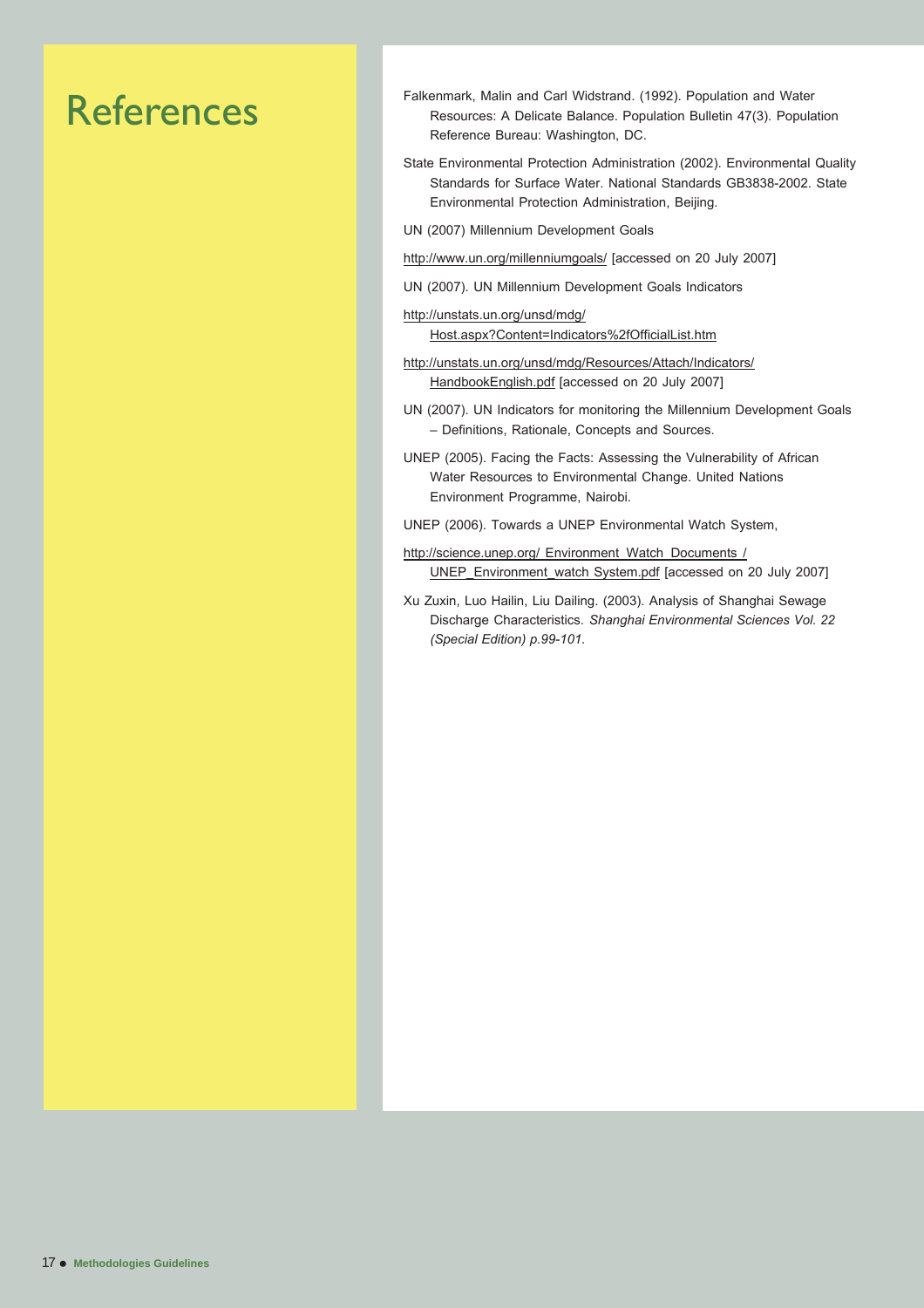## Appendix

Sample outline of a river basin vulnerability assessment (Huanghe River Basin, China)

#### **Executive Summary**

#### **1. INTRODUCTION**

- 1.1 Rationale and Objectives
- 1.2 Method

### **2. DESCRIPTION OF THE HUANGHE RIVER BASIN**

- 2.1 Topography
- 2.2 Climate and Hydrology
- 2.3 Land Use
- 2.4 Socioeconomic State

#### **3. STATE OF WATER RESOURCES AND KEY ISSUES**

- 3.1 Water Resource State and Trends
- 3.1.1 Water Resource Estimate
- 3.1.2 Water Resource Change
- 3.1.3 Water Pollution
- 3.1.4 Identification of Key Issues
- 3.2 Development and Use of Water Resource
- 3.2.1 Water Supply
- 3.2.2 Water Use
- 3.2.3 Identification of Key Issues
- 3.3 Ecological Water Use
- 3.3.1 Base Flow and Sedimentation Dynamics
- 3.3.2 Wetland Ecosystem